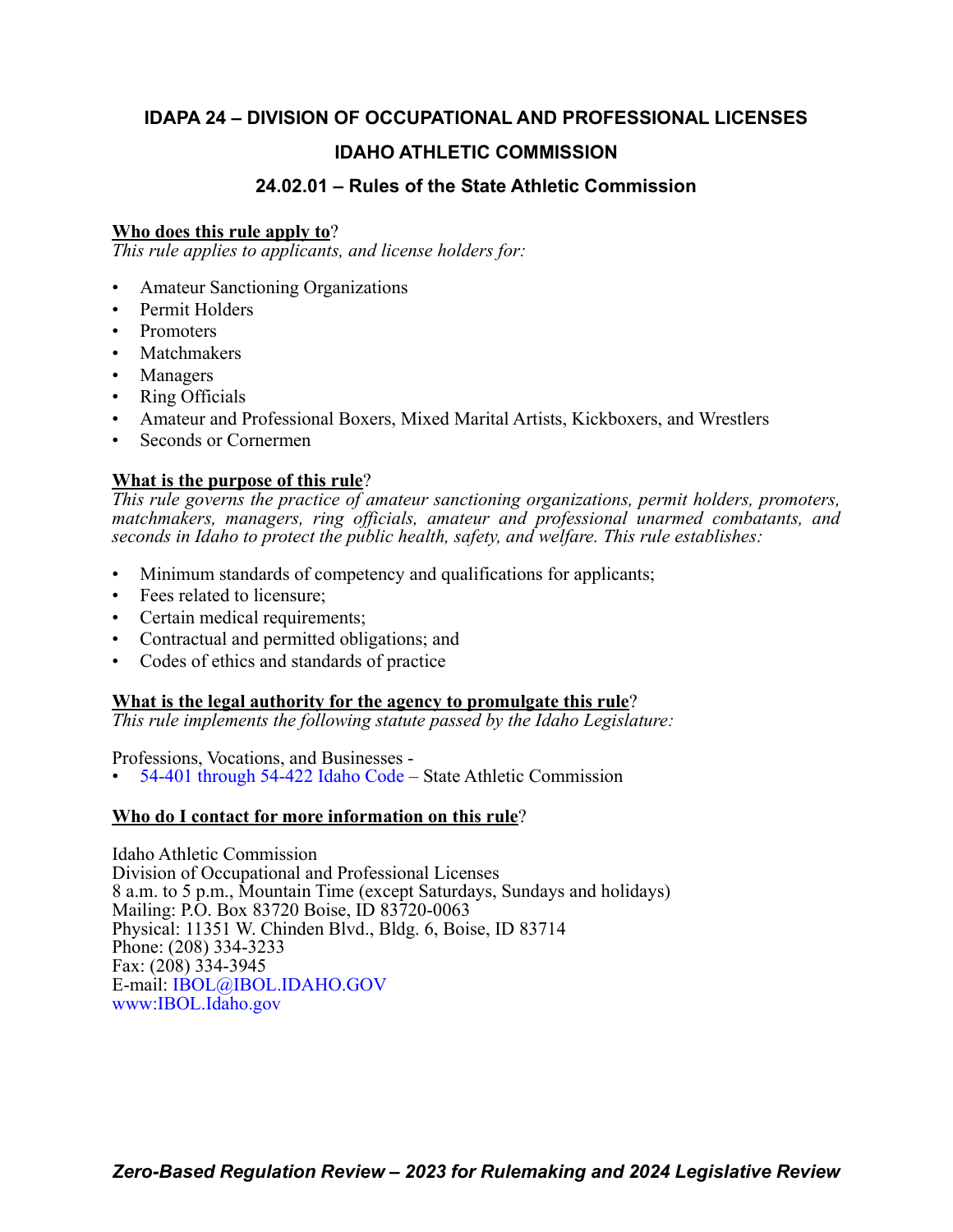# **Table of Contents**

| 24.02.01 - Rules of the State Athletic Commission                         |  |
|---------------------------------------------------------------------------|--|
|                                                                           |  |
|                                                                           |  |
|                                                                           |  |
|                                                                           |  |
|                                                                           |  |
|                                                                           |  |
|                                                                           |  |
|                                                                           |  |
|                                                                           |  |
| 103. Honoring Actions Of Regulatory Agencies In Other Jurisdictions.  7   |  |
|                                                                           |  |
|                                                                           |  |
|                                                                           |  |
|                                                                           |  |
|                                                                           |  |
|                                                                           |  |
|                                                                           |  |
|                                                                           |  |
|                                                                           |  |
|                                                                           |  |
|                                                                           |  |
|                                                                           |  |
|                                                                           |  |
|                                                                           |  |
| 118. Penalties For Certain Violations - Review By Commission.  11         |  |
|                                                                           |  |
|                                                                           |  |
|                                                                           |  |
|                                                                           |  |
| 201. Physician's Determination Of Fitness Of Combatants And Referee -     |  |
| 202. Combatant's Report Of Own Illness Or Injury - Examination - Fee.  12 |  |
|                                                                           |  |
|                                                                           |  |
|                                                                           |  |
|                                                                           |  |
|                                                                           |  |
|                                                                           |  |
| 209. Combatant Not To Have Promoter Or Certain Others Act As Manager Or   |  |
|                                                                           |  |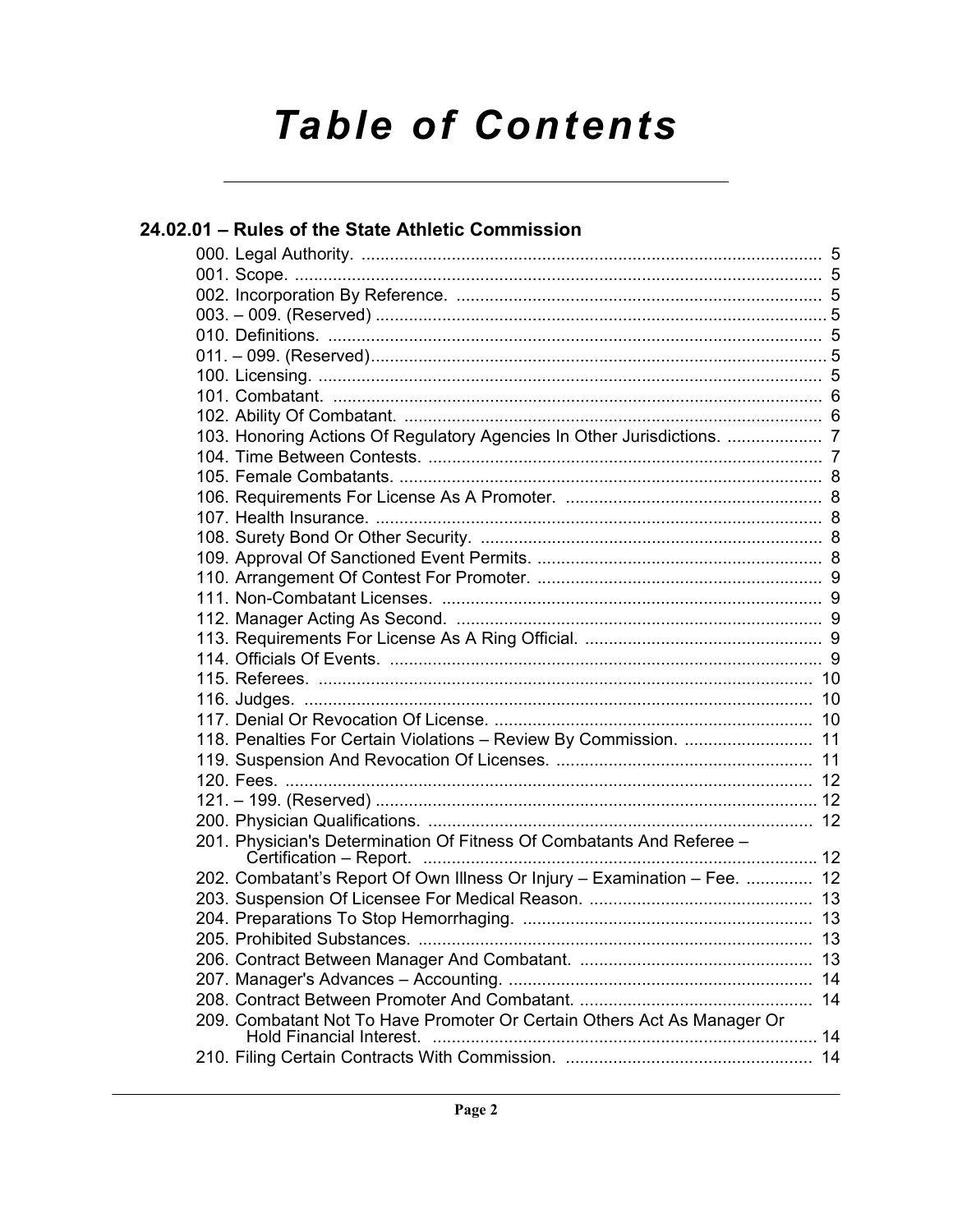| 212. Promoter's Advances To Combatant Or Manager Or Occurrence Of Debt     |  |
|----------------------------------------------------------------------------|--|
|                                                                            |  |
|                                                                            |  |
|                                                                            |  |
|                                                                            |  |
| 216. Retaining Portion Of Purse Pending Determination Of Whether Penalty   |  |
|                                                                            |  |
|                                                                            |  |
|                                                                            |  |
|                                                                            |  |
|                                                                            |  |
|                                                                            |  |
|                                                                            |  |
|                                                                            |  |
|                                                                            |  |
|                                                                            |  |
|                                                                            |  |
| 405. Provisions Of Tickets Without Charge Or At Reduced Rates.  18         |  |
|                                                                            |  |
|                                                                            |  |
| 415. Tickets - Removal And Retention After Match - Destruction.  19        |  |
|                                                                            |  |
|                                                                            |  |
| 501. Payment Of Fee To Official Designated By Commission.  19              |  |
|                                                                            |  |
| 503. Required Number Of Ambulances - Notice To Ambulance Service           |  |
|                                                                            |  |
|                                                                            |  |
|                                                                            |  |
|                                                                            |  |
|                                                                            |  |
|                                                                            |  |
|                                                                            |  |
| 600. Advance Appearance Of Combatant Scheduled To Fight In Main Event.  21 |  |
|                                                                            |  |
|                                                                            |  |
|                                                                            |  |
|                                                                            |  |
| 605. Physician - Suitable Place To Examine Combatant - Fee - Emergency     |  |
|                                                                            |  |
|                                                                            |  |
|                                                                            |  |
|                                                                            |  |
|                                                                            |  |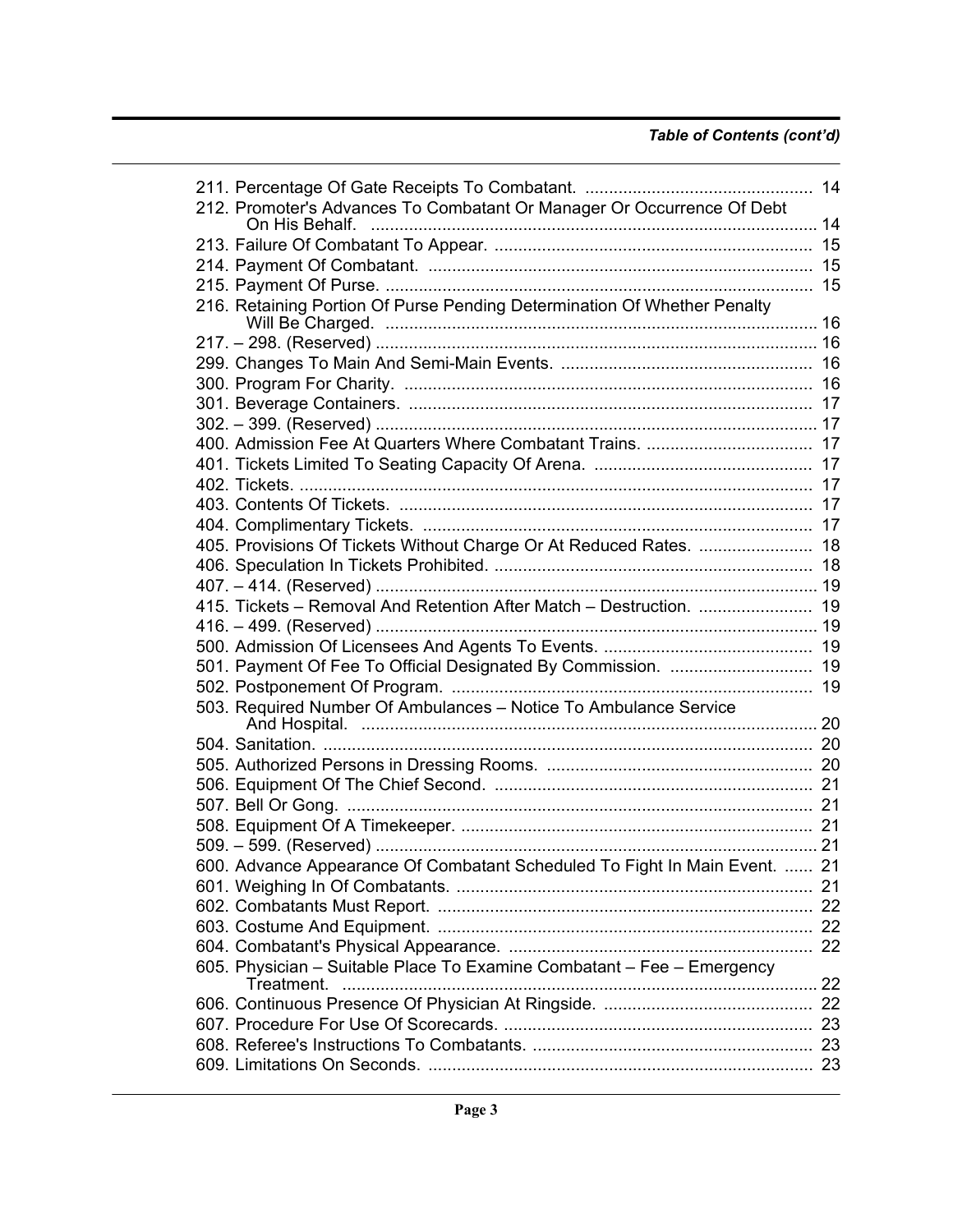# *Table of Contents (cont'd)*

| 613. Stopping Of Contest - One-Sided Contest - Risk Of Injury - Examination |  |
|-----------------------------------------------------------------------------|--|
|                                                                             |  |
| 614. Stopping Of Contest - Combatant Not Honestly Competing.  24            |  |
|                                                                             |  |
|                                                                             |  |
|                                                                             |  |
|                                                                             |  |
|                                                                             |  |
|                                                                             |  |
|                                                                             |  |
|                                                                             |  |
|                                                                             |  |
|                                                                             |  |
|                                                                             |  |
|                                                                             |  |
|                                                                             |  |
|                                                                             |  |
| 802. Knockdown Of Boxing Combatant - Procedure For Counting.  30            |  |
|                                                                             |  |
|                                                                             |  |
|                                                                             |  |
|                                                                             |  |
|                                                                             |  |
|                                                                             |  |
|                                                                             |  |
|                                                                             |  |
|                                                                             |  |
|                                                                             |  |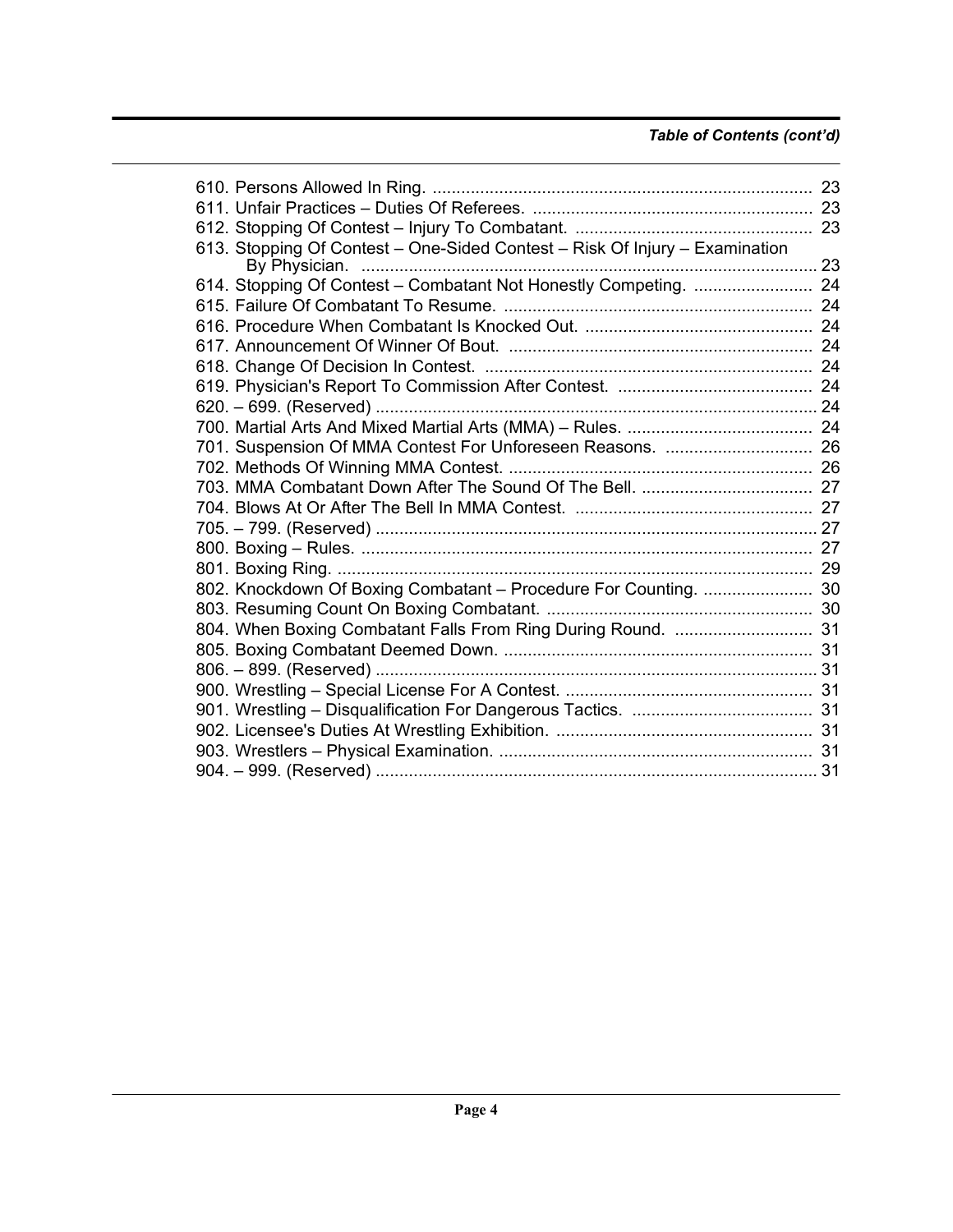# **24.02.01 – RULES OF THE STATE ATHLETIC COMMISSION**

#### <span id="page-4-1"></span><span id="page-4-0"></span>**000. LEGAL AUTHORITY.** These rules are promulgated pursuant to Title 54, Chapter 4, Idaho Code. (3-31-22)T

#### <span id="page-4-2"></span>**001. SCOPE.**

These rules are intended to provide clarification on the methods and restrictions of unarmed combat in Idaho.  $(3-31-22)T$ 

#### <span id="page-4-3"></span>**002. INCORPORATION BY REFERENCE.**

The following documents are incorporated by reference into these rules: (3-31-22)T

**01. Association of Boxing Commissions and Combative Sports Unified Rules of Boxing**

**Amended 2016**. This document can be accessed online here: [https://www.abcboxing.com/unified-rules-boxing/.](https://www.abcboxing.com/unified-rules-boxing/)  $(3-31-22)T$ 

**02. Association of Boxing Commissions and Combative Sports Unified Rules of Mixed Martial Arts as of 2019**. This document can be accessed online here: [https://www.abcboxing.com/wp-content/uploads/2020/](https://www.abcboxing.com/wp-content/uploads/2020/02/unified-rules-mma-2019.pdf)  $02$ /unified-rules-mma-2019.pdf. (3-31-22)T

**03. Athlete Guide to the 2020 Prohibited List**. Published by the United States Anti-Doping Agency (USADA). Copyright date 2019. Referenced in Section 200. This document can be accessed online here: [https://](https://www.usada.org/athletes/substances/prohibited-list/athlete-guide-to-the-2020-prohibited-list/) [www.usada.org/athletes/substances/prohibited-list/athlete-guide-to-the-2020-prohibited-list/.](https://www.usada.org/athletes/substances/prohibited-list/athlete-guide-to-the-2020-prohibited-list/) (3-31-22)T

## <span id="page-4-4"></span>**003. – 009. (RESERVED)**

#### <span id="page-4-5"></span>**010. DEFINITIONS.**

**01.** Combatant. Any boxer, kickboxer, martial artist, or wrestler who takes part as a competitor in an (3-31-22)  $(3-31-22)T$  (3-31-22)T

**02.** Event. A program of one (1) or more unarmed combat contests or exhibitions. (3-31-22)T

**a.** An "amateur event" is an event in which the only combatants are amateur combatants. (3-31-22)T

**b.** A "professional event" is an event in which the only combatants are professional combatants.  $(3-31-22)T$ 

**c.** A "pro-am" is an event in which combatants include professional combatants and amateur combatants. Professional combatants may not compete against amateur combatants in "pro-am" events. (3-31-22)T

**03.** Main Event. The headline or marquee contest or exhibition scheduled to occur at an event.  $(3-31-22)T$ 

**04. Mixed Martial Arts (MMA)**. A full contact sport that allows a wide variety of unarmed combat techniques from a mixture of martial arts traditions to be used in competitions. (3-31-22)T

**05. Ticket**. That document issued by the promoter allowing a person's entrance and attendance at an event and may include that part of the ticket retained by the promoter documenting a person's entrance to an event.  $(3-31-22)T$ 

# <span id="page-4-6"></span>**011. – 099. (RESERVED)**

#### <span id="page-4-7"></span>**100. LICENSING.**

**01. Application for License**. Applicants will submit a complete, Commission-approved application verified under oath, including the fee and any necessary supporting documentation to the Division for each of the following licenses: (3-31-22) following licenses:

|                | <b>a.</b> Combatant: | $(3-31-22)T$ |
|----------------|----------------------|--------------|
| $\mathbf{b}$ . | Promoter;            | $(3-31-22)T$ |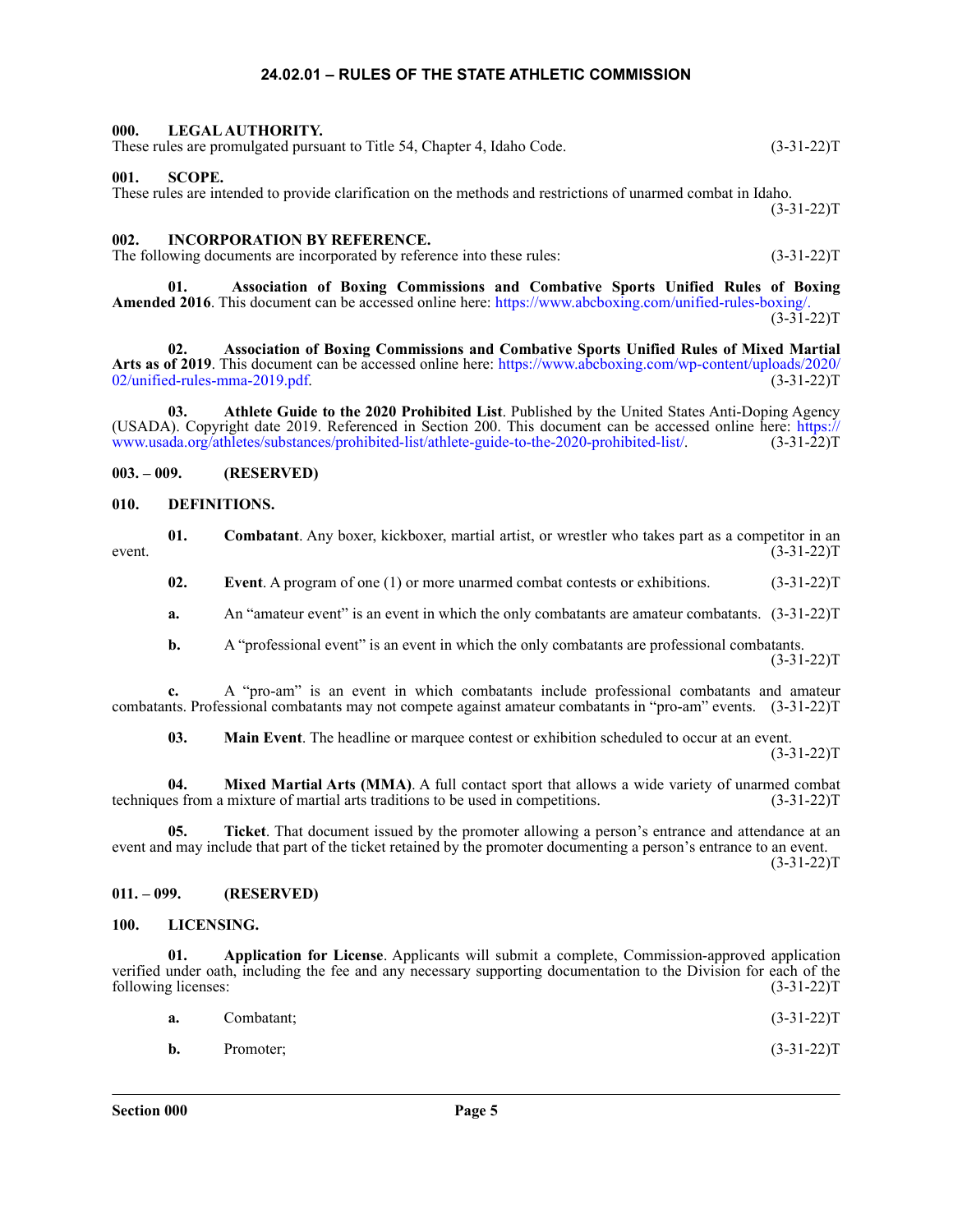| c. | Matchmaker;                      | $(3-31-22)T$ |
|----|----------------------------------|--------------|
| d. | Manager;                         | $(3-31-22)T$ |
| e. | Second, including a trainer;     | $(3-31-22)T$ |
| f. | Ring Official; or                | $(3-31-22)T$ |
| g. | Sanctioning permit for an event. | $(3-31-22)T$ |

#### <span id="page-5-0"></span>**101. COMBATANT.**

**01. Age of Combatant**. The Commission will review all complete applications for a combatant license so that the applicant's experience and fitness may be considered before a license is issued, if the applicant has:  $(3-31-22)T$ 

| Not reached eighteen (18) years of age; or | $(3-31-22)T$ |
|--------------------------------------------|--------------|
| Reached thirty-six (36) years of age.      | $(3-31-22)T$ |

**02. Examination by Physician**. Any combatant who has applied for a license or renewal of his license must be examined by a physician. The physician will establish the combatant's physical and mental fitness for competition. (3-31-22) competition.  $(3-31-22)T$ 

**a.** Poor Vision. The Commission will not issue a license to engage in unarmed combat to any applicant who is found to be blind in one  $(1)$  eye or whose vision in one  $(1)$  eye is so poor that a physician recommends that no license be granted. No exceptions will be made. (3-31-22)T

**b.** Cerebral Hemorrhage. Any person who has suffered a cerebral hemorrhage will not be issued a license.  $(3-31-22)T$ 

**c.** Serious Head Injuries. The Commission will review the application of any person who has suffered a serious head injury before a license is issued to that person. (3-31-22)T

**03. Additional Examination**. Any licensed combatant who participates in a contest outside of the state of Idaho, or in an unsanctioned contest will need to take this examination again before being allowed to compete in Idaho.  $(3-3\overline{1}-22)\text{T}$ 

**04. Blood Testing**. The Commission will not issue a license to or allow an athlete to compete in an event, if the athlete, within the six (6) months immediately preceding the application for licensure or the event at which the licensee wishes to compete, has tested positive for the HIV virus, Hepatitis B Surface Antigen and Hepatitis C Antibody, or illegal drugs or other substances. Upon application for a license, the athlete will submit with the application a blood test report from a blood test conducted within the six  $(6)$  months preceding the application date. The blood test must have tested the athlete for HIV virus, Hepatitis B Surface Antigent, Hepatitis C Antibody, and illegal drugs and substances. Additionally, each combatant who is to compete in an event will, at the start of the event, provide the Commission with a blood test report from a blood test conducted within the six (6) months immediately preceding the event. The Commission may, in its discretion, request addition blood tests.  $(3-31-22)$ T

**05. Drug Abuse**. The Commission will not issue a license to an athlete who has a recent history of drug abuse, without proof of participation in a recognized drug rehabilitation program and/or submission to urinalysis. (3-31-22)T

**06. Blood Testing and Five Panel Drug Test Results**. Results must show blood concentrate percentages.  $(3-31-22)T$ 

#### <span id="page-5-1"></span>**102. ABILITY OF COMBATANT.**

Before the Commission issues a combatant license to any person, the Commission must be satisfied of the person's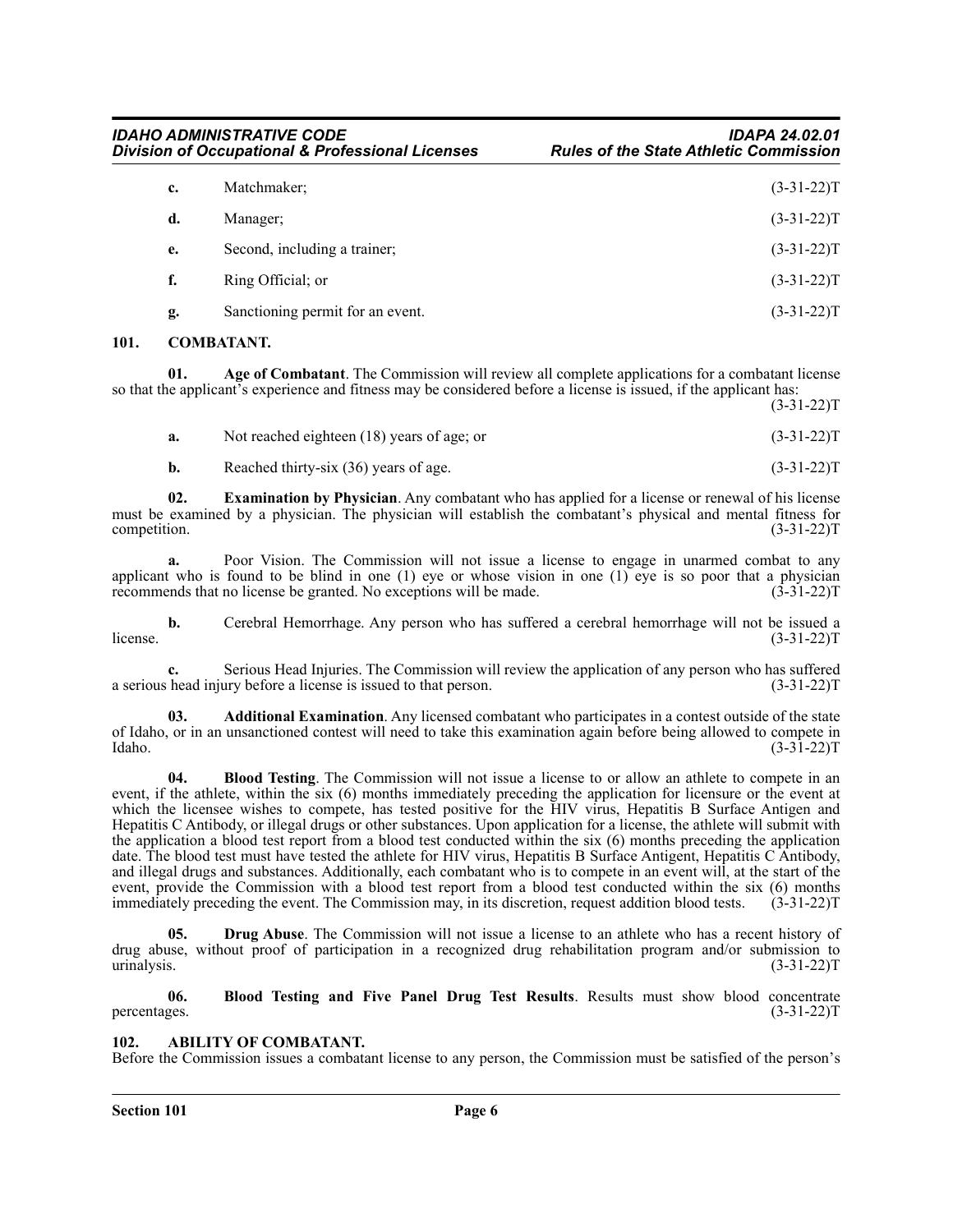| ability to compete. |                                                                                                                                                 | $(3-31-22)T$ |
|---------------------|-------------------------------------------------------------------------------------------------------------------------------------------------|--------------|
| 01.                 | <b>Questioned Ability.</b> If a combatant's ability to perform is questioned for any reason, the<br>Commission may hold a hearing to determine: | $(3-31-22)T$ |
| a.                  | Whether the person's license should be revoked; or                                                                                              | $(3-31-22)T$ |
| b.                  | Whether the person should be granted a license.                                                                                                 | $(3-31-22)T$ |
|                     |                                                                                                                                                 |              |

# <span id="page-6-0"></span>**103. HONORING ACTIONS OF REGULATORY AGENCIES IN OTHER JURISDICTIONS.**

The Commission may honor the following actions of agencies in other jurisdictions which regulate boxing, wrestling, martial arts, or combination thereof: (3-31-22) martial arts, or combination thereof:

**01.** Suspension. A suspension of a combatant ordered for: (3-31-22)T

**a.** Medical Safety. The following suspensions are a guideline for ringside physicians. A ringside physician may additionally require proof of medical clearance for release of suspension:

| <b>Technical Knockout (TKO)</b><br><b>Occurrence</b> | <b>Loss of Consciousness</b> | <b>Suspension</b> |
|------------------------------------------------------|------------------------------|-------------------|
|                                                      | None                         | 30 Days           |
|                                                      | Less than one minute         | 90 Days           |
|                                                      | Greater than one minute      | 180 Days          |
| 2 in 90 days                                         | None                         | 90 Days           |
| 2 in 90 days                                         | Less than one minute         | 180 Days          |
| 2 in 90 days                                         | Greater than one minute      | 360 Days          |
| 3 in 365 days                                        | None                         | 12 Months         |
| 3 in 365 days                                        | Regardless of time           | 18 Months         |

# $(3-31-22)T$

**b.** A violation of a law or rule governing boxing, wrestling, martial arts, or combination thereof which also exists in this state; or (3-31-22)T

**c.** Any other conduct which discredits boxing, wrestling, martial arts, or combination thereof as ed by the Commission. (3-31-22) determined by the Commission.

#### <span id="page-6-1"></span>**104. TIME BETWEEN CONTESTS.**

In no case may a combatant (excluding wrestlers) participate in more than one (1) contest or exhibition in any twentyfour (24) hour period. Without the special permission of the Commission, a combatant may not compete in this state until after time has elapsed in the following increments:

| <b>Number of Rounds for Contest</b> | Days Elapsed Since Last Contest to Compete Again |
|-------------------------------------|--------------------------------------------------|
| Not More than Four (4) Rounds       | Four (4) Days                                    |
| Five (5) or Six (6) Rounds          | Seven (7) Days                                   |
| Seven (7) or Eight (8) Rounds       | Fourteen (14) Days                               |
| Nine (9) or Ten (10) Rounds         | Twenty-one (21) Days                             |
| Eleven (11) or Twelve (12) Rounds   | Forty-Five (45) Days                             |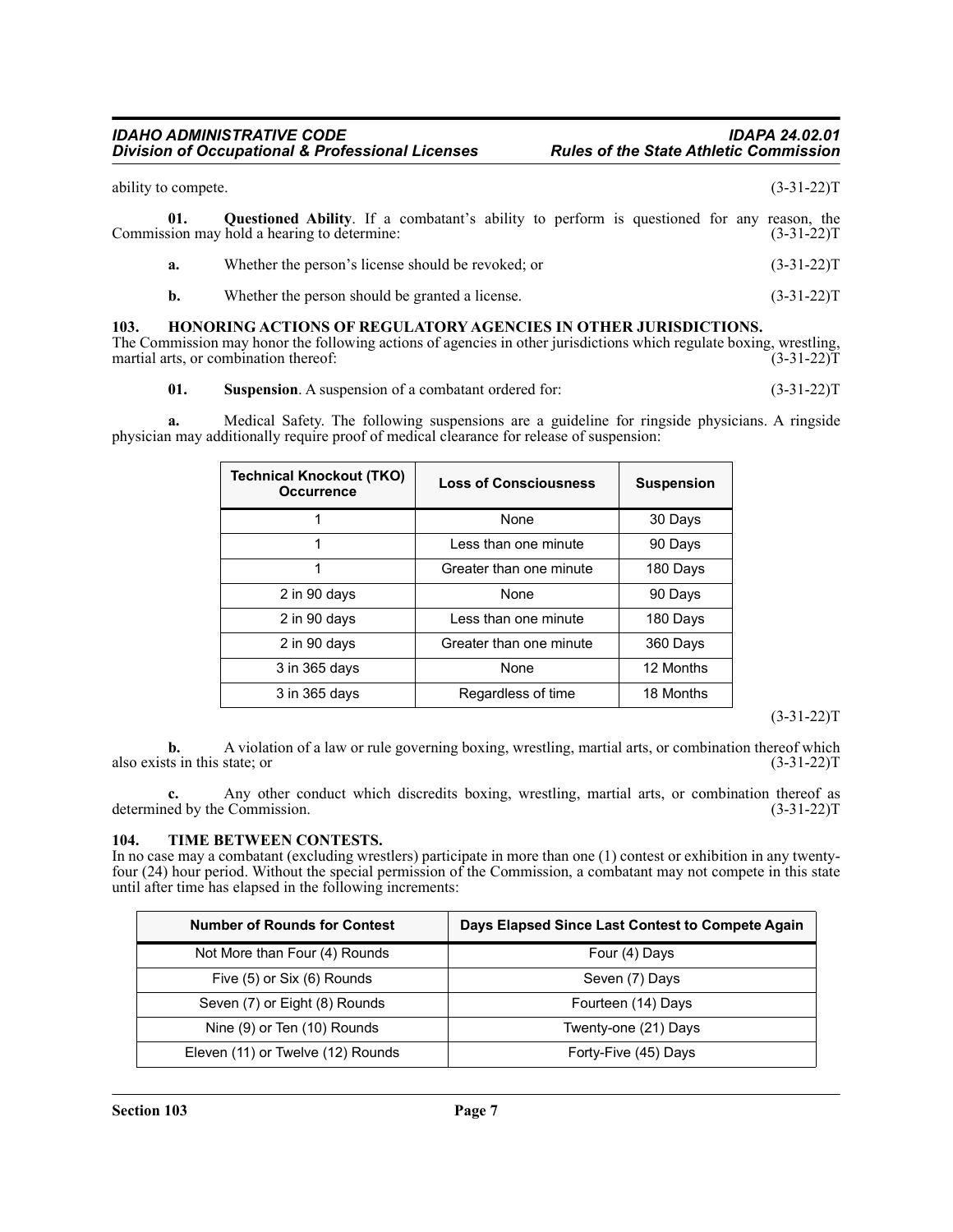$(3-31-22)T$ 

# <span id="page-7-0"></span>**105. FEMALE COMBATANTS.**

**01. Limitation**. A female combatant will not engage in a contest with a male combatant. (3-31-22)T

**02. General Requirements**. In addition to meeting such requirements of this chapter as are applicable to combatants generally, a female applicant will submit to pregnancy test within fourteen (14) days of the contest.

 $(3-31-22)T$ 

**03. Addendum Requirement**. A female combatant will, in addition to signing the contract, sign an addendum certifying that the combatant is not pregnant and that the contest will not take place during a menstrual period. (3-31-22) period.  $(3-31-22)T$ 

# <span id="page-7-1"></span>**106. REQUIREMENTS FOR LICENSE AS A PROMOTER.**

Any person applying for a license as a promoter may need to appear before the Commission and prove their preparations to successfully promote a sanctioned event and pay all obligations. (3-31-22) preparations to successfully promote a sanctioned event and pay all obligations.

#### <span id="page-7-2"></span>**107. HEALTH INSURANCE.**

An event promoter will obtain health insurance sufficient to cover the medical, surgical, and hospital care of all event participants, other than the promoter, for injuries sustained while participating in the event. The insurance shall provide primary coverage for each such participant, and the minimum amount coverage per participant will be ten thousand dollars (\$10,000). The participant may not be required to pay a deductible associated with care provided under this insurance. If a participant pays for the medical, surgical or hospital care, the insurance proceeds must be paid to the participant or the participant's beneficiaries for reimbursement for the payment. (3-31-22)T

# <span id="page-7-3"></span>**108. SURETY BOND OR OTHER SECURITY.**

**01. Requirement**. Every promoter who applies for a sanctioning permit shall furnish a surety bond or other form of financial security to the Commission consistent with Section 54-408, Idaho Code. The bond or other form of financial security will be in an amount deemed by the Commission to be adequate to guarantee payment of all taxes, fees, fines, and other moneys due and payable under Title 54, Chapter 4, Idaho Code and the Commission's rules, including reimbursement to the purchasers of tickets for the event. (3-31-22)T

**02. Various Locations**. The promoter may apply one (1) bond or other form of financial security to multiple locations if only one (1) of the covered locations is scheduled for an event on any given calendar date.

(3-31-22)T

**03. Total Sum**. Each bond or other form of financial security must be conditioned for the payment to mission of a sum equivalent to the total sale of tickets: (3-31-22) the Commission of a sum equivalent to the total sale of tickets:

**a.** If the main event is not held on the date advertised, unless the event is subsequently held on a date fixed by the Commission; and (3-31-22)T

**b.** If the main event is neither held on the original date advertised nor on a subsequent date fixed by mission.  $(3-31-22)T$ the Commission.

**04. Sum Due**. The sum is due within fifteen (15) days after default, to ensure reimbursement to the purchasers of tickets for the event, if the reimbursement of ticket holders is ordered by the Commission. (3-31-22)T

# <span id="page-7-4"></span>**109. APPROVAL OF SANCTIONED EVENT PERMITS.**

**01. Prior Approval**. No contest will be held without the prior approval of the Commission. A promoter will submit a completed application on a form provided by the Division for a sanctioning permit to hold an event on a specific date, and a permit must be issued by the Commission before the event may be announced or advertised. (3-31-22) advertised. (3-31-22)T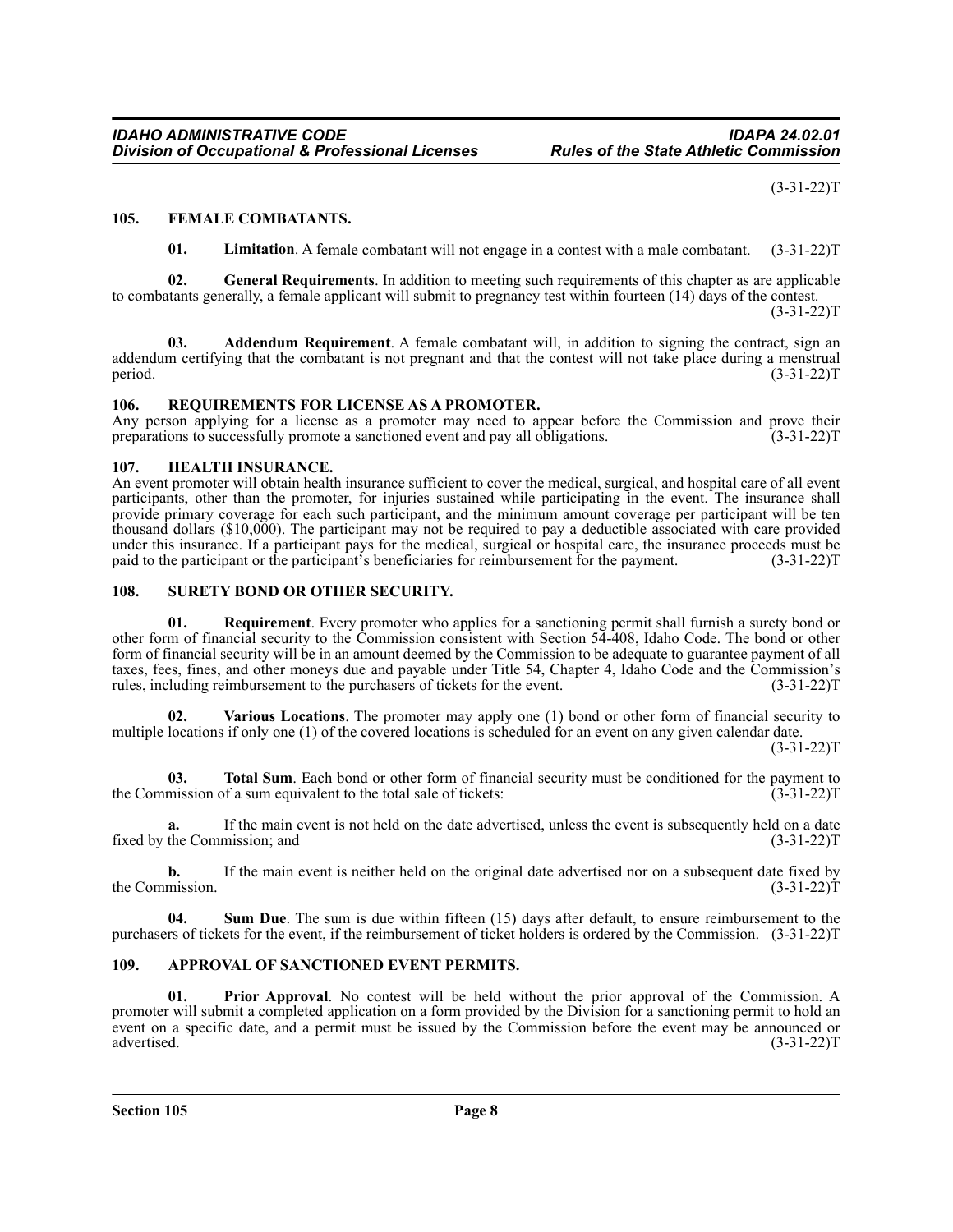**02. Deadline**. A complete application together with application fees, applicable bond amount, proof of insurance, and information regarding the combatants named in the main and semi-main contest must be received by the Commission no less than thirty (30) days prior to the date requested for the event named in the application.<br>Combatants named in contests may be changed at the discretion of the Commission. (3-31-22) Combatants named in contests may be changed at the discretion of the Commission.

**03. Cancellation**. The failure of the promoter to notify the Commission of a cancellation at least seven (7) calendar days before the date for the program will result in the forfeiture of all fees and will be grounds for disciplinary action.  $(3-31-22)$ disciplinary action.

# <span id="page-8-0"></span>**110. ARRANGEMENT OF CONTEST FOR PROMOTER.**

A Contest may not be arranged on behalf of a promoter except by a licensed matchmaker. (3-31-22)T

# <span id="page-8-1"></span>**111. NON-COMBATANT LICENSES.**

No person will be retained for any of the following positions unless currently licensed by the Commission:  $(3 - 31 - 22)$ T

|     |                       | $1 - 21 - 221$ |
|-----|-----------------------|----------------|
| 01. | Second.               | $(3-31-22)T$   |
| 02. | Combatant.            | $(3-31-22)T$   |
| 03. | Matchmaker.           | $(3-31-22)T$   |
| 04. | <b>Ring Official.</b> | $(3-31-22)T$   |
|     |                       |                |

#### <span id="page-8-2"></span>**112. MANAGER ACTING AS SECOND.**

A manager licensed by the Commission may act as a second without having a second's license. (3-31-22)T

# <span id="page-8-3"></span>**113. REQUIREMENTS FOR LICENSE AS A RING OFFICIAL.**

Ring official is any individual who performs an official function during the progress of a regulated contest or exhibition including, but not limited to, timekeepers, judges, referees and attending physicians. (3-31-22)T

**01. Qualifications**. To qualify for a license as a ring official of contests, an applicant will: (3-31-22)T

**a.** Be at least twenty-one (21) years of age. The Commission may, for good cause shown, lower the n age limit for a particular applicant to eighteen (18) years of age; (3-31-22) minimum age limit for a particular applicant to eighteen  $(18)$  years of age;

**b.** Submit a record of conviction of a crime for Commission review in compliance with Section 67-9411, Idaho Code; (3-31-22)T

**c.** Have had at least one (1) year experience in amateur or professional contest as a ring official;  $(3-31-22)T$ 

**d.** Submit verifications from two (2) persons of proficiency as a ring official; and (3-31-22)T

**e.** Each referee licensed by the Commission will be required to undergo an eye examination conducted by an optometrist or ophthalmologist. The Commission may request the licensee to produce all records of the examination. The Commission may require each referee license by the Commission to submit to a pre-fight physical.  $(3-31-22)T$ 

**02. Equivalent Qualifications**. In lieu of the above qualifications, the Commission may accept satisfactory evidence of equivalent qualifications possessed by an applicant who is currently licensed in another state or country.  $(3-31-22)T$ 

# <span id="page-8-4"></span>**114. OFFICIALS OF EVENTS.**

**01. Officials Described**. The officials of events are the referee, judges, timekeeper, physician, and the Commission's agents. (3-31-22)T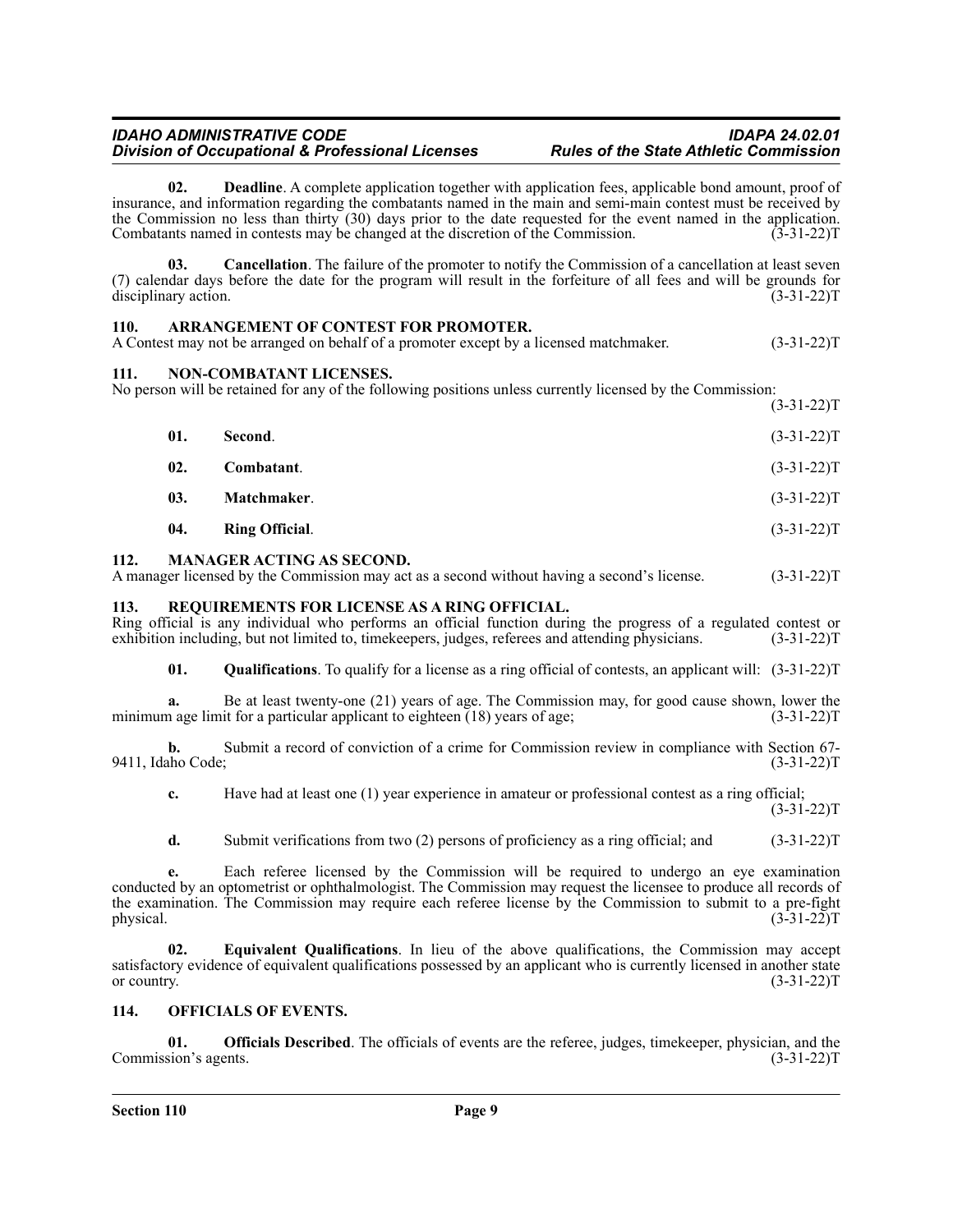**02. Commission Involvement**. The Commission will approve and assign all the officials. The promoter may select the announcer, subject to the Commission's approval. (3-31-22)T

# <span id="page-9-0"></span>**115. REFEREES.**

**01. Selection**. The Commission will select the referee for the main event in championship events and for events that the Commission considers to be special events. The Commission will set the fee and reasonable expenses the referee is entitled to receive for an event. (3-31-22)T

**02. Protests**. If any licensee of the Commission protests the assignment of a referee, the protesting licensee will be given a hearing by the Commission if time permits. If time does not permit, the matter will be heard by two (2) Commissioners in order to make such disposition of the protest as the facts may justify. Protests not made in a timely manner may be summarily rejected. (3-31-22)T

#### <span id="page-9-1"></span>**116. JUDGES.**

**01. Selection**. The Commission will select the judges for the main event in championship events and for any other events which the Commission considers to be special events. (3-31-22)T

**02. Protests**. If any licensee of the Commission protests the assignment of a judge, the protesting license will be given a hearing by the Commission if time permits. If time does not permit, the matter will be heard by two (2) Commissioners in order to make such disposition of the protest as the facts may justify. Protests not made in a timely manner may be summarily rejected. (3-31-22)T

**03. Fees**. The Commission will set the fee and reasonable expenses which the judges are entitled to receive for an event.  $(3-31-22)T$ 

**04. Station of Judges**. Judges will be stationed ringside at places designated by the Commission.

 $(3-31-22)T$ 

**05. Physical Examination**. Each judge licensed by the Commission may be required to submit to or provide proof of a complete physical examination, including an eye examination. (3-31-22)T

#### <span id="page-9-2"></span>**117. DENIAL OR REVOCATION OF LICENSE.**

**01. Grounds**. The Commission may deny an application or suspend or revoke a license, or take such other disciplinary action deemed appropriate if it finds that the applicant or licensee or any partner, officer, director, stockholder, or employee of the applicant or licensee has: (3-31-22)T

**a.** Performed any act which constitutes a violation of the laws or rules of the Commission.(3-31-22)T

|             | Has been convicted of a felony relevant to licensure with the Commission; | $(3-31-22)T$ |
|-------------|---------------------------------------------------------------------------|--------------|
| $c_{\cdot}$ | Engages in illegal bookmaking;                                            | $(3-31-22)T$ |

- **d.** Engages in any illegal gambling activity; (3-31-22)T
- **e.** Engages in any fraud or misrepresentation in the application process; (3-31-22)T
- **f.** Has a recent history of drug abuse or fails a drug test or refuses to submit to a drug test;  $(3-31-22)$ T
- **g.** Is under suspension from any other commission; (3-31-22)T

**h.** Failure to report to the Commission a request or suggestion that a contest not be conducted honestly; or (3-31-22) honestly; or  $(3-31-22)T$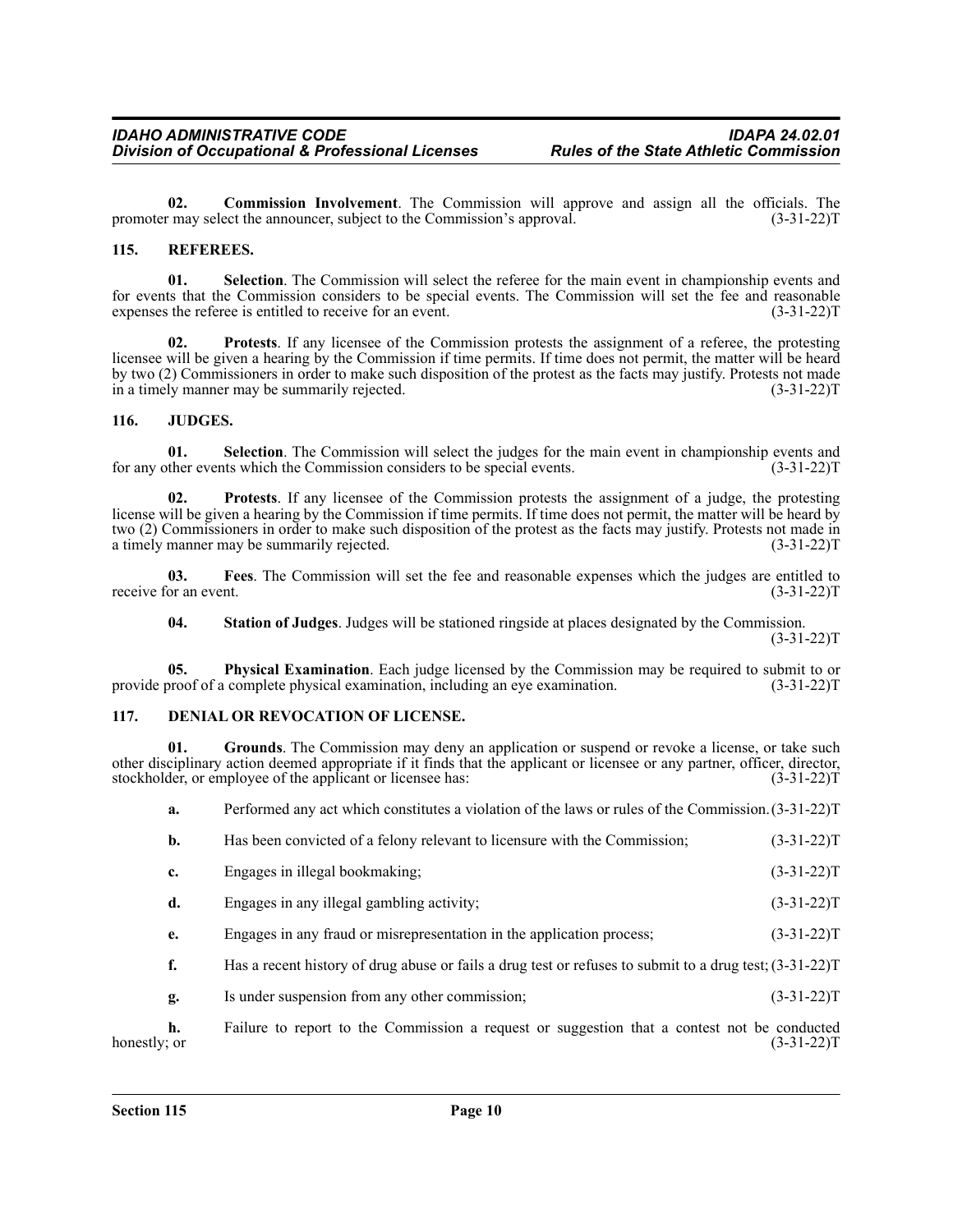**i.** Is engaged in any activity or practice which is detrimental to the best interests of a contest regulated ommission.  $(3-31-22)T$ by the Commission.

# <span id="page-10-0"></span>**118. PENALTIES FOR CERTAIN VIOLATIONS – REVIEW BY COMMISSION.**

**01.** Penalties General. Except as otherwise provided in this chapter, the Commission may charge a not to exceed twenty-five thousand dollars (\$25,000) for: (3-31-22) penalty not to exceed twenty-five thousand dollars  $(\$25,000)$  for:

**a.** Any violation of the provisions of these rules (IDAPA 24.02.01, "Rules of the State Athletic Commission"); or (3-31-22)T

**b.** Being late or failing to appear for a weigh-in or contest. (3-31-22)T

**02.** Later Review. Any disciplinary action taken pursuant to these rules may be reviewed at a later date by the Commission. (3-31-22)T

# <span id="page-10-1"></span>**119. SUSPENSION AND REVOCATION OF LICENSES.**

Every person whose license has been suspended or revoked by the Commission will refrain from participating in or matchmaking or holding contests during the period of suspension or after the revocation. (3-31-22) m

**01. Comply with Suspensions**. Every promoter and matchmaker will take notice of the bulletins of suspension sent out by the Commission and will not permit any person under suspension to take any part as a participant or in arranging or conducting matches or exhibitions during the period of suspension. (3-31-22)T participant or in arranging or conducting matches or exhibitions during the period of suspension.

**02. Specific Actions**. Any person whose license has been suspended or revoked is barred from:  $(3-31-22)T$ 

- **a.** The dressing rooms at the premises where any program of boxing is being held; (3-31-22)T
- **b.** Occupying any seat within six (6) rows of the ring platform; (3-31-22)T
- **c.** Approaching within six (6) rows of seats from the ring platform; and  $(3-31-22)$ T

**d.** Communicating in the arena or near the dressing rooms with any of the principals in the contests, nagers, their seconds, or the referee, whether directly or by a messenger, during any program. (3-31-22) their managers, their seconds, or the referee, whether directly or by a messenger, during any program.

**e.** Having any dealings related to mixed martial arts, boxing, or wrestling with any person whose license had been suspended or revoked by the Commission. (3-31-22)T

**f.** Any person who violates a provision of Subsection 120.02 of this rule may be ejected from the arena or building where the program is being held, and the price paid for admission refunded upon presentation of the ticket stub at the box office. Thereafter, they are barred entirely from all premises used for contests or exhibitions while the programs are being held. (3-31-22) T

**03. Dishonest Methods**. If a license issued by the Commission has been suspended because the holder used dishonest methods to affect the outcome of any contest or because of any conduct reflecting serious discredit upon the sport of boxing, the Commission will not reinstate the license for six (6) months in the case of first offense. In the case of a second offense, the holder's license will be revoked. (3-31-22)T

**04. Temporary Suspension**. Any manager under temporary suspension is considered to have forfeited all rights in this state under the terms of any contract with a combatant licensed by the Commission. Any attempt by a suspended manager to exercise those contract rights will result in a permanent suspension of their license. A combatant, matchmaker, or promoter who continues to engage in any contractual relations with a manager whose license has been suspended by the Commission may be indefinitely suspended. (3-31-22)T

**Continuation**. A combatant whose manager has been suspended may continue to compete independently during the term of that suspension, signing contracts for matches. Payment of a combatant's earnings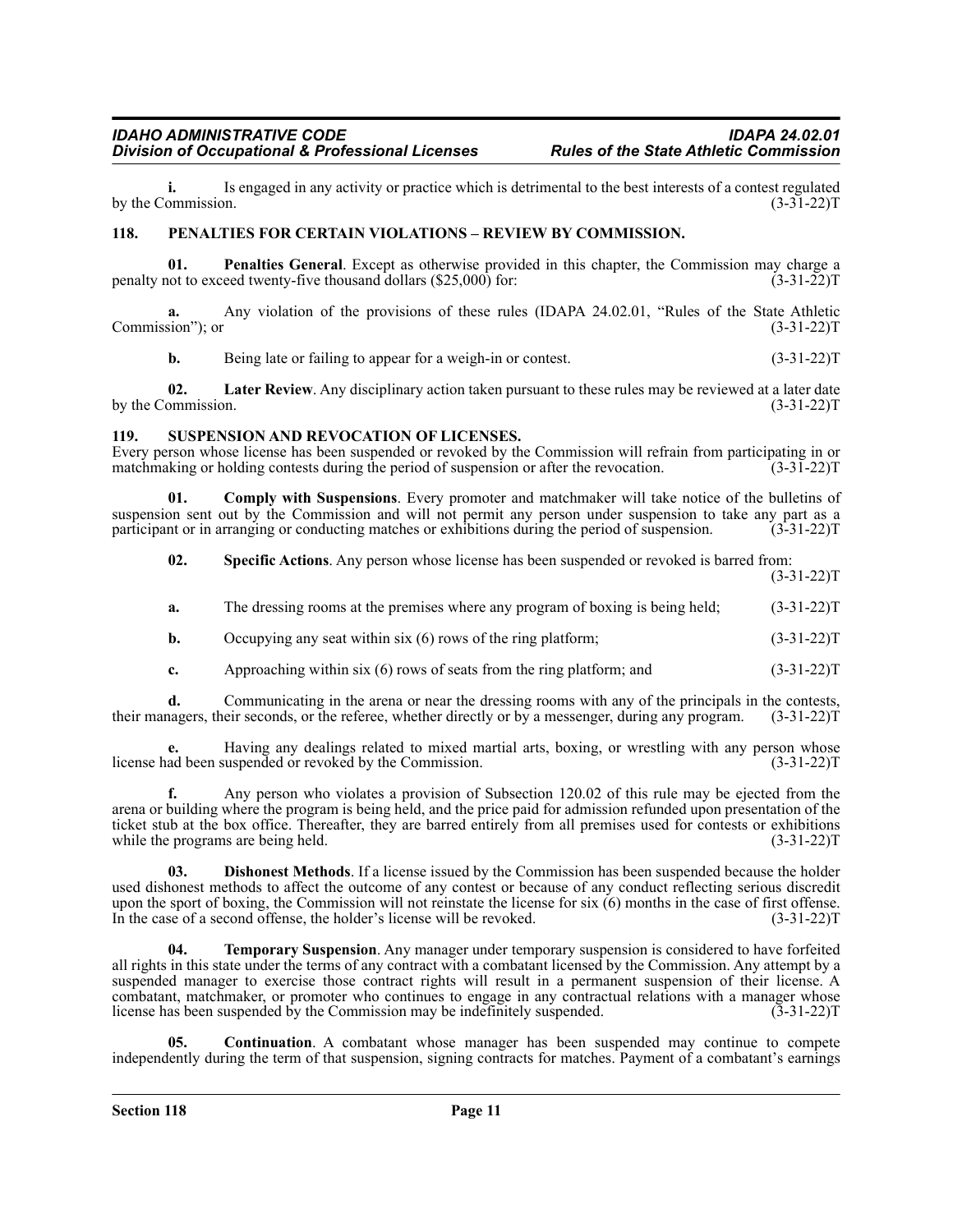may not be made by any promoter to a manager who is under suspension, or to a suspended manager's agent, but will<br>1-22)T (3-31-22)T be paid in full to the combatant.

**06. Cancellation of Contract Rights**. Revocation of a manager's license automatically cancels all contract rights in this state under any contracts with combatants made under the authority of the Commission. If such a revocation occurs, a combatant may operate independently and make contracts for matches or enter into contracts with other managers licensed by the Commission.

#### <span id="page-11-0"></span>**120. FEES.**

| <b>FEE TYPE</b>               | <b>AMOUNT</b><br>(Not to Exceed) | <b>RENEWAL</b><br>(Not to Exceed) |
|-------------------------------|----------------------------------|-----------------------------------|
| <b>Professional Combatant</b> | \$150                            | \$150                             |
| Amateur Combatant             | \$100                            | \$100                             |
| Non-combatant                 | \$150                            | \$150                             |
| Matchmaker                    | \$250                            | \$250                             |
| Promoter                      | \$1,000                          | \$750                             |
| <b>Sanction Permit</b>        | \$200                            | \$250                             |
| <b>Ring Official</b>          | \$150                            | \$150                             |

 $(3-31-22)T$ 

#### <span id="page-11-1"></span>**121. – 199. (RESERVED)**

#### <span id="page-11-2"></span>**200. PHYSICIAN QUALIFICATIONS.**

A physician is an individual licensed under the laws of this state to engage in the general practice of medicine or osteopathic medicine. A physician will also have training or experience in combative sports. (3-31-22)T

#### <span id="page-11-3"></span>**201. PHYSICIAN'S DETERMINATION OF FITNESS OF COMBATANTS AND REFEREE – CERTIFICATION – REPORT.**

**01. Determination of Physician**. The physician who examines any combatant or referee who has contracted to participate in an event will determine that a combatant or referee will not participate in the event and must immediately report such finding to the promoter and the Commission if: (3-31-22) must immediately report such finding to the promoter and the Commission if:

|  | The combatant is unfit for competition; or | $(3-31-22)T$ |
|--|--------------------------------------------|--------------|
|--|--------------------------------------------|--------------|

**b.** The referee is unfit for officiating. (3-31-22)T

**02. Written Certification**. If the examining physician finds that the combatants and referees are in good physical condition, the physician will, one (1) hour before the start of the event, give written certification of those findings to the Commission. (3-31-22)T

**03. Physician's Written Report**. Within twenty-four (24) hours after the event ends, the physician will mail or deliver to the Commission his written report on every licensee he examined. The report will be on a form furnished by the Commission. (3-31-22) furnished by the Commission.

#### <span id="page-11-4"></span>**202. COMBATANT'S REPORT OF OWN ILLNESS OR INJURY – EXAMINATION – FEE.**

**01. Combatant's Report of Non-Participation to Commission**. When a licensed combatant is unable to take part in a contest for which they are under contract because of injury or illness, they will immediately report the fact to the Commission and submit to an examination by a physician designated by the Commission. (3-31-22)T

**02. Payment of Fees to Physician**. The fee for the physician's examination will be paid by the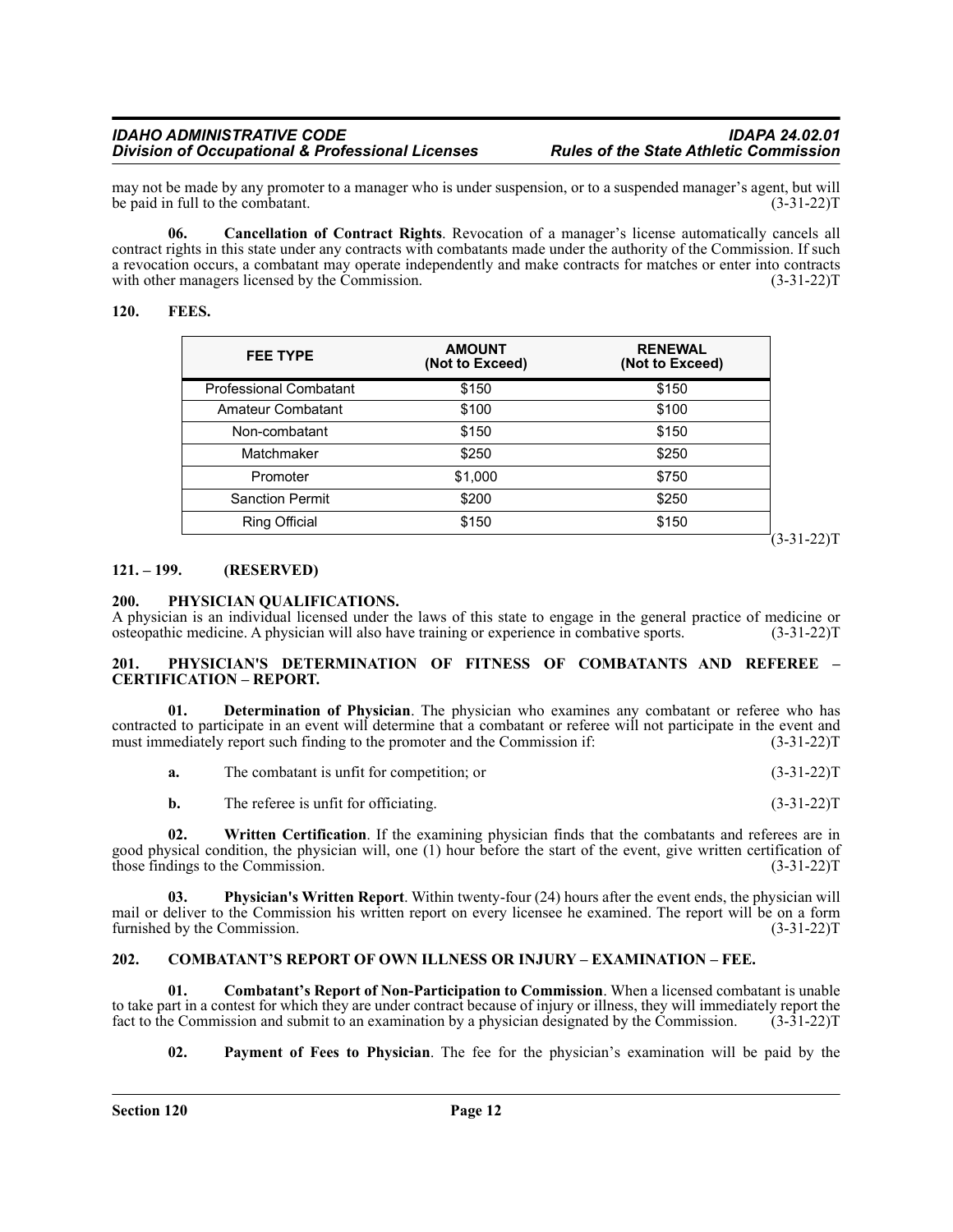promoter if they have requested the examination, otherwise the fee will be paid by the combatant. (3-31-22)T

# <span id="page-12-0"></span>**203. SUSPENSION OF LICENSEE FOR MEDICAL REASON.**

Any licensee who is determined to be unfit to compete or officiate will be suspended until it is shown that he is fit for further competition or officiating. (3-31-22)T

# <span id="page-12-1"></span>**204. PREPARATIONS TO STOP HEMORRHAGING.**

The Commission will periodically review the preparations available to stop hemorrhaging. Avetine and Thrombin are the only Commission approved preparations to stop hemorrhaging. (3-31-22) (3-31-22) T

# <span id="page-12-2"></span>**205. PROHIBITED SUBSTANCES.**

The Commission adopts the Athletes Guide to the 2020 Prohibited List published by the United States Anti-Doping Agency © 2019. Prohibited substances are regulated by Commission in the following manor: (3-31-22)T Agency  $\odot$  2019. Prohibited substances are regulated by Commission in the following manor:

**01.** Urinalysis. A combatant will submit to a urinalysis or chemical test before or after a contest if the sion directs him to do so. (3-31-22) Commission directs him to do so.

**02.** Suspension. A Combatant who tests positive for a prohibited substance in quantities prohibited by the incorporated document will forfeit purse. (3-31-22)T

# **03. Procedure for Testing for Prohibited Substance(s)**. (3-31-22)T

**a.** The Commission reserves the right to conduct random drug testing. A combatant with a recent history of drug abuse may be specifically required to test. Both combatants in a title contest will be tested by urine specimen or blood test at the discretion of the Commission. (3-31-22)T

**b.** The combatant to be tested shall go directly to the dressing room after the end of the fight. Only water may be consumed until the test sample has been taken. The Commission's approved physician or agent will give each combatant the specimen container and observe the combatant give the specimen into the container. The container will be sealed and labeled by the physician or agent. The Chain of Custody Form is signed by the combatant, or manager, and the physician or agent will also sign and date the form. The physician or agent will transport the sample to the testing laboratory as selected by the Commission. Any other person taking custody of the sample will sign and date The Chain of Custody Form. After completion of the test, the Chain of Custody Form will<br>be returned to the Commission with the test results. (3-31-22) be returned to the Commission with the test results.

# <span id="page-12-3"></span>**206. CONTRACT BETWEEN MANAGER AND COMBATANT.**

**01. Contractual Obligations**. The Commission may refuse to honor a contract between a manager and combatant unless it complies with the requirements Section 206 of this rule. A contract between a manager and a combatant will be for a term of not more than four (4) years. Such a contract may contain an option which permits the manager, at the expiration of the initial term, to renew the contract for an additional period of not more than two (2)  $years.$  (3-31-22)T

**02. After Contract Services**. A manager may not contract to receive the services of a combatant under hagement for a match scheduled to take place after the expiration of the contract. (3-31-22) their management for a match scheduled to take place after the expiration of the contract.

**Options**. A contract between a combatant and a manager may provide for voluntary binding arbitration of disputes by the Commission. If so agreed, the arbitration will be conducted by a member of the Commission mutually agreed upon by the two (2) parties or, if there is no agreement, by a member of the Commission appointed by the chairman. The arbitration will be conducted pursuant to generally accepted arbitration standards. (3-31-22)T

**04. Contract Approval**. The Commission may approve a contract entered into in another jurisdiction by a person who is not a resident of Idaho if the terms of the contract comply with the requirements of this section. If the terms of the contract exceed the limitations contained in this section, the Commission may honor the contract to the extent of those limitations. (3-31-22) the extent of those limitations.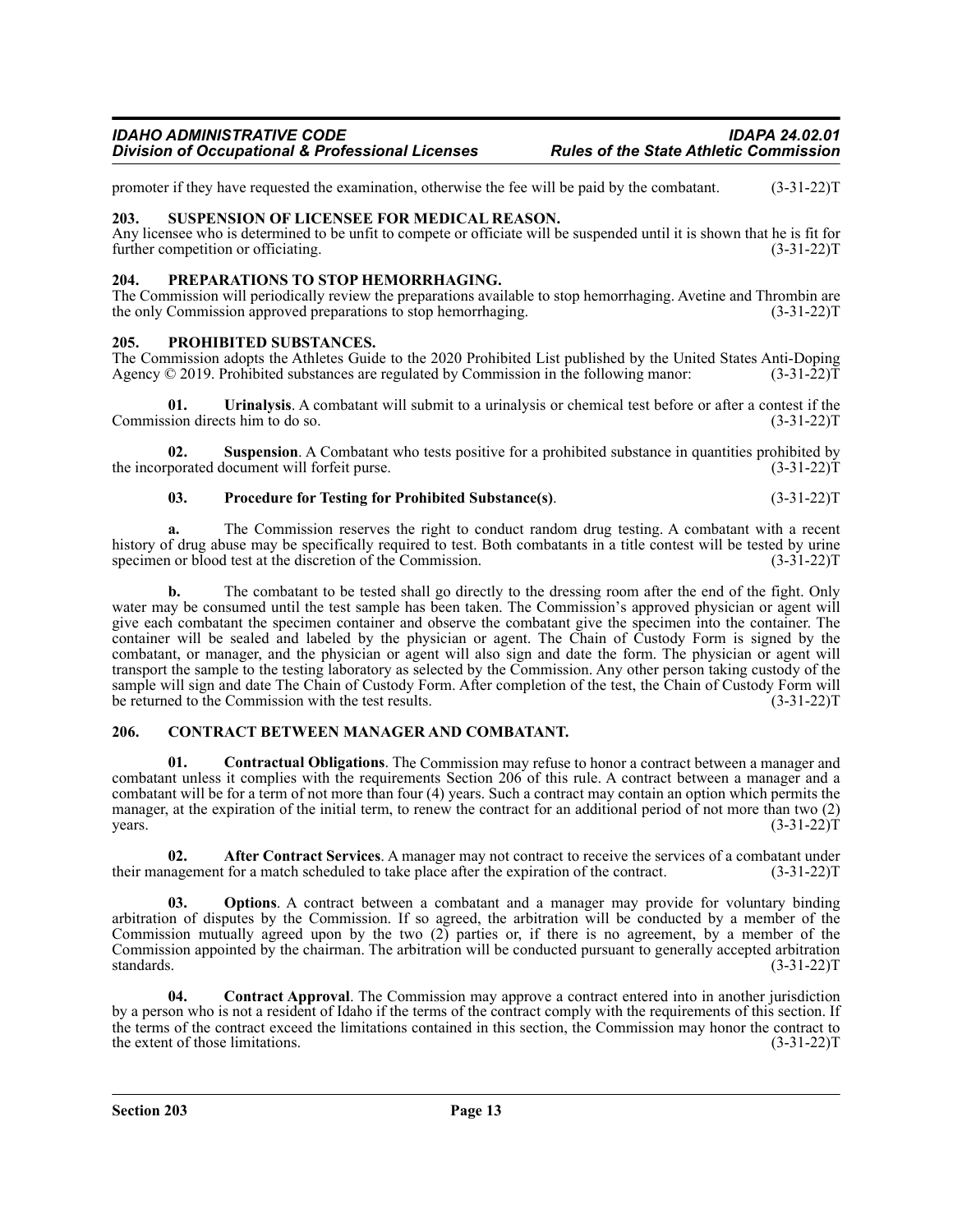**05.** Manager Limitations. A manager may not negotiate or sign for matches for a combatant who is not under contract to him. Any combatant who does not have a contract with a licensed manager must sign for his own contest and sign the receipt for his own purse. A manager or managers may not participate separately or collectively in more than thirty-three and one-third percent (33 1/3%) of the combatant's earnings in the ring.

 $(3-31-22)T$ 

**06. Manager Responsibilities**. If a manager signs only for a combatant's appearance at a contest, a copy of the manager's authorization to negotiate and sign for the combatant must accompany the contract which they concluded with the promoter. If the manager does not send a copy of his authorization, the Commission may deny any application received from the combatant or manager pending a hearing before the Commission. (3-31-22)T

# <span id="page-13-0"></span>**207. MANAGER'S ADVANCES – ACCOUNTING.**

Any manager who advances or lends any money to any combatant or incurs indebtedness on behalf of a combatant will furnish an accounting in writing to the combatant every ninety (90) days. The accounting will be verified by the manager and set forth each item of indebtedness owed by the combatant, the date that the indebtedness occurred, the purpose of the indebtedness, and the name of the person to whom the debt is owed. (3-31-22)T

# <span id="page-13-1"></span>**208. CONTRACT BETWEEN PROMOTER AND COMBATANT.**

**01.** Gate Receipts. A promoter may not deduct any amount from the gate receipts, other than for any federal taxes and the fees prescribed herein until all combatants who are to be paid a percentage of the receipts have been paid, unless the amount to be paid to the combatant is specified in the contract.

**02. Contract Prohibitions**. A contract which provides that a combatant fight exclusively for or at the option of one (1) promoter or that a combatant is to pay for the services of an opponent is prohibited. (3-31-22)T

#### <span id="page-13-2"></span>**209. COMBATANT NOT TO HAVE PROMOTER OR CERTAIN OTHERS ACT AS MANAGER OR HOLD FINANCIAL INTEREST.**

A combatant may not have a promoter or any of its members, stockholders, officials, matchmakers or assistant matchmakers act directly or indirectly as manager, or hold any financial interest in the management of the combatant's earnings. (3-31-22) combatant's earnings.

# <span id="page-13-3"></span>**210. FILING CERTAIN CONTRACTS WITH COMMISSION.**

**01. Main and Semi-Main Events**. A contract between a promoter and a combatant for the main and semi-main events of a program will be filed with the Commission at least seven (7) working days before the event unless the Commission gives special approval for filing the contract closer to the time of weighing in. (3-31-22)T

**02. Other Combatants**. Contracts for all combatants who will be contending in the program will be ore the scheduled time for weighing in. (3-31-22) filed before the scheduled time for weighing in.

**03. Disciplinary Action**. A promoter or matchmaker who fails to file a contract for any participant ame is released to the news media is subject to disciplinary action. (3-31-22) whose name is released to the news media is subject to disciplinary action.

**04. Media Contracts**. Any contract by the promoter for the sale, lease, or other use of rights to broadcast, televise including a right to make a closed-circuit telecast, or take motion pictures of a contest will be filed with the Commission at least five (5) working days before the event unless the promoter obtains special approval from the Commission for filing the contract at a time closer to the event. (3-31-22)T

# <span id="page-13-4"></span>**211. PERCENTAGE OF GATE RECEIPTS TO COMBATANT.**

Each combatant working on a percentage basis will be paid on the basis of the net receipts of each exhibition after state and federal taxes, ring expenses, and the price of complimentary tickets upon which a price is specified, have been deducted. (3-31-22)T

# <span id="page-13-5"></span>**212. PROMOTER'S ADVANCES TO COMBATANT OR MANAGER OR OCCURRENCE OF DEBT ON HIS BEHALF.**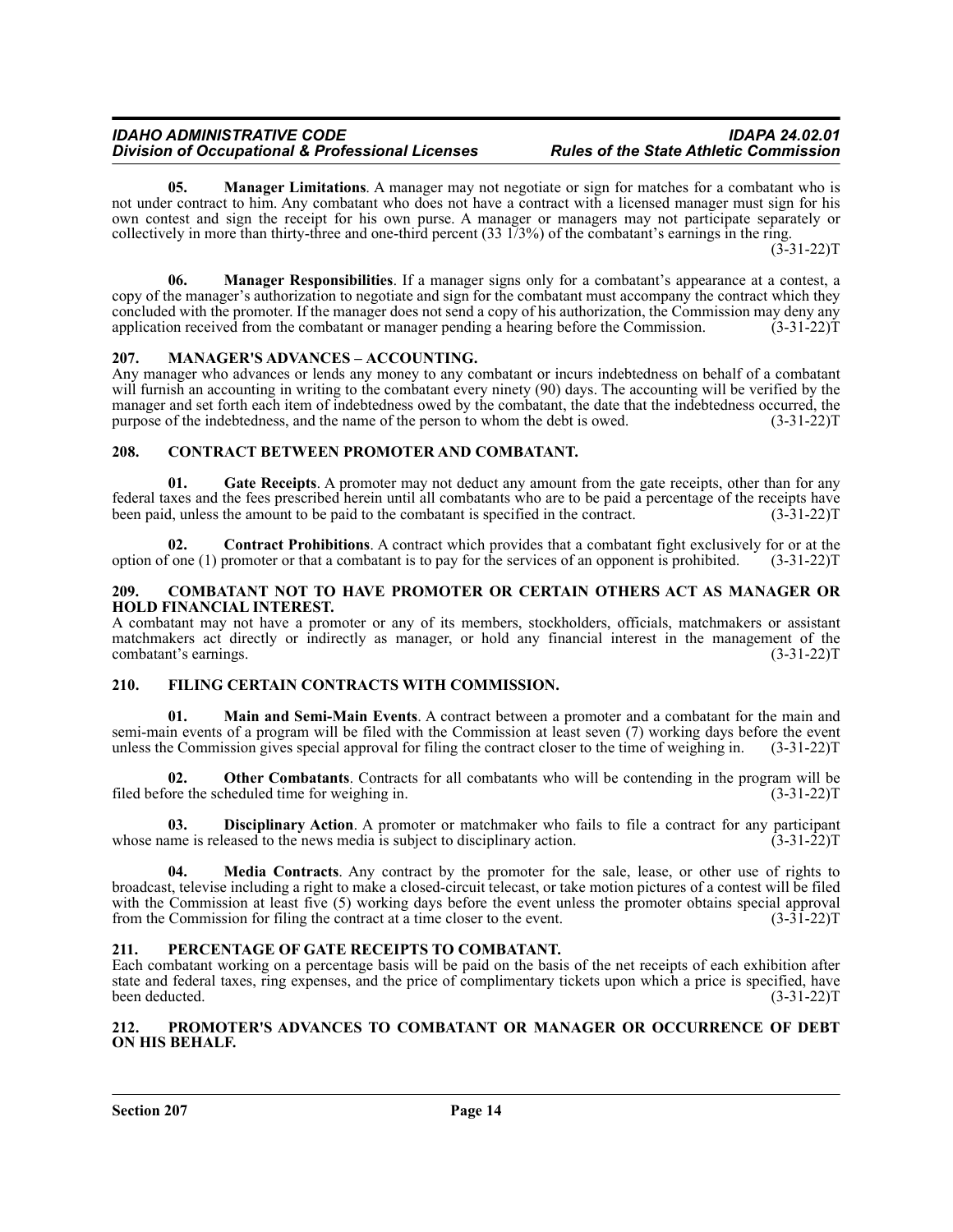**01. Restrictions**. A promoter licensed by the Commission will not directly or indirectly make any loan ce to any combatant or manager. (3-31-22) or advance to any combatant or manager.

**02.** Any Indebtedness Restricted. A promoter will not, directly or indirectly, create any indebtedness which becomes the obligation of a combatant or manager unless the promoter has the express written permission of the Commission for that action. (3-31-22)T

# <span id="page-14-0"></span>**213. FAILURE OF COMBATANT TO APPEAR.**

Any combatant who fails to appear in an event in which the combatant signed a contract to appear, without a written excuse determined to be valid by the Commission or a certificate from a physician designated by the Commission in advance in case of physical disability, is subject to disciplinary action. Any combatant who files a certificate from a physician designated by the Commission stating that he is unable to fulfill a contract because of physical disability must, on being restored to the eligible list, fulfill his contract with the same opponent or a suitable substitute specified in the contract within a reasonable time, that period to be set by the Commission, unless the combatant is released from the contract by mutual agreement. (3-31-22)T

# <span id="page-14-1"></span>**214. PAYMENT OF COMBATANT.**

**01. Payment in Full**. Every combatant will be paid in full according to the combatant's contract, and no part of the combatant's remuneration may be withheld except by order of the Commission, nor may any part of the combatant's remuneration be returned through arrangement with the combatant's manager to any matchmaker or promoter, except as otherwise provided in this section. (3-31-22) promoter, except as otherwise provided in this section.

**02. Prior Written Commitments**. With the prior written permission of a member of the Commission, a promoter may withhold from the purse of a combatant money advanced to the combatant for transportation and maintenance in preparation for a contest, if their agreement so provides. (3-31-22) maintenance in preparation for a contest, if their agreement so provides.

**03. Manager's Share**. A manager's share of the purse may be deducted and paid directly to the if the contract so specifies. (3-31-22) manager if the contract so specifies.

**04. Pending Action**. If arbitration of a contract entered into by a manager and combatant is pending before the Commission or if the contract is in litigation in a court of competent jurisdiction, the Commission may:  $(3-31-22)T$ 

**a.** Withhold the amount in dispute in the Commission's trust fund until resolution of the dispute; or  $(3-31-22)T$ 

**b.** Pay the disputed amount to the clerk of the court in which the litigation is pending. (3-31-22)T

**05. Prior Approval of Commission**. Neither a combatant nor his manager may assign their share of the purse, or any portion thereof, without the approval of the Commission. If a combatant or manager wants to assign their share of the purse, they must file a written request with the Commission at least seven (7) working days before the contest.  $(3-31-22)T$ 

# <span id="page-14-2"></span>**215. PAYMENT OF PURSE.**

| 01. | <b>Payment Made.</b> All payment of purses will be made: | $(3-31-22)T$ |
|-----|----------------------------------------------------------|--------------|
|-----|----------------------------------------------------------|--------------|

**a.** Immediately after the contest or exhibition; or (3-31-22)T

**b.** If the combatant is to receive a percentage of the net receipts, immediately after that percentage is determined by a person designated by the Commission, unless otherwise ordered by the Commission. (3-31-22)T

**02. Signatures**. Immediately after the contest or exhibition, the Commission designated person will release the checks or cash to the entitled persons and will obtain their signatures on a list in which they acknowledge<br>(3-31-22)T the payment.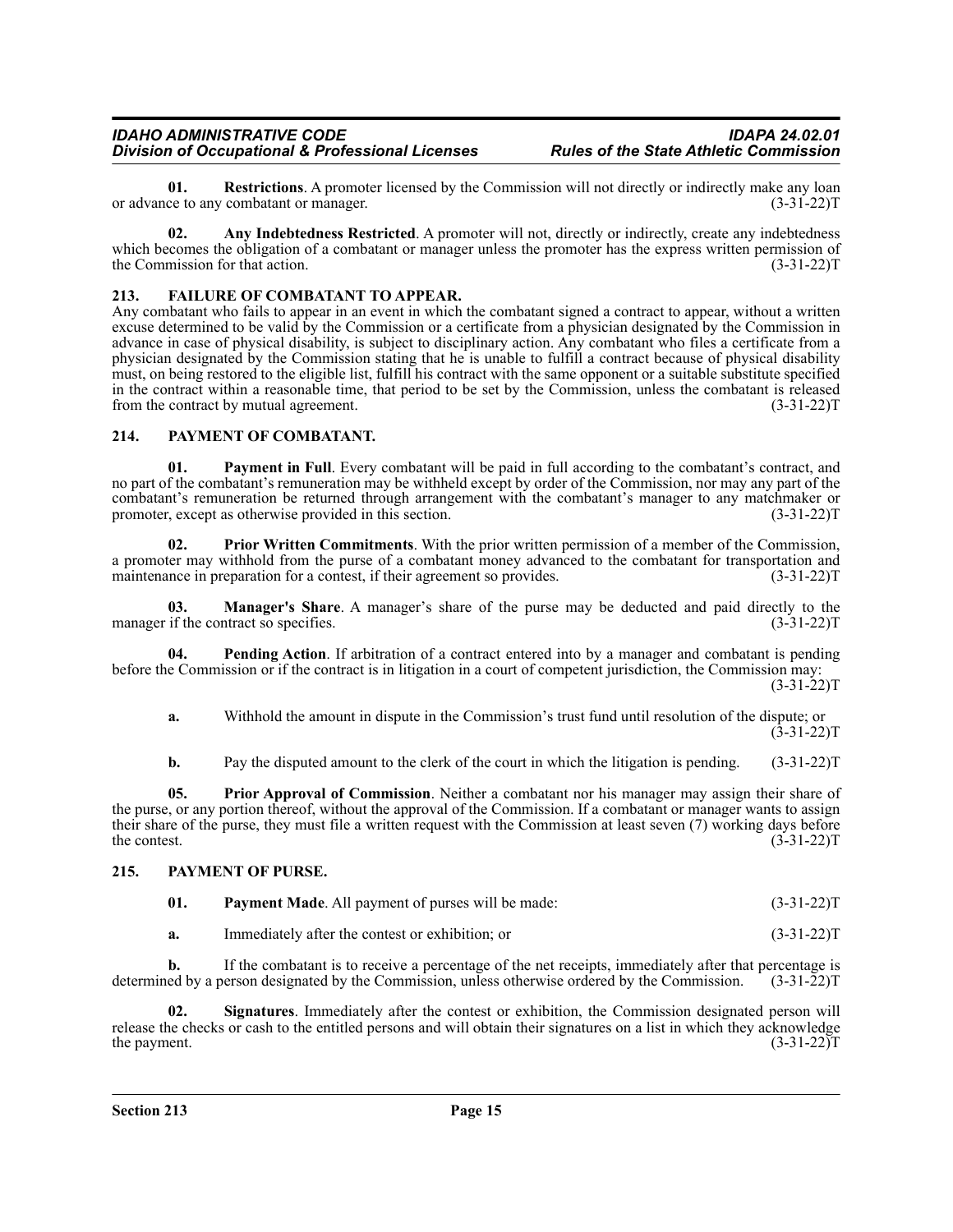**03. Reconciliation**. The promoter may withhold an amount of not more than ten percent (10%) of the purse for payment of expenses incurred by the combatant. A reconciliation of those expenses and payment of the undistributed portion of the purse will be made to the Commission on the Commission's form within seven (7) working days after the contest. The reconciliation must bear written approval of the combatant before it is submitted. If good cause is shown, the chairman of the Commission may grant an extension of the date for reconciliation for a period not to exceed thirty (30) days after the contest. (3-31-22)T

**04. Alternative Payment**. The Commission may permit a form of payment other than those specified in this section. A promoter who wishes to pay the purse by an alternative method of payment will: (3-31-22)T

**a.** Submit a written request to the Commission at least thirty (30) days before the contest. (3-31-22)T

- **b.** Describe in detail the alternative method of payment contemplated. (3-31-22)T
- **c.** Show good cause for a waiver of the provisions as outlined in Section 215 of this rule.  $(3-31-22)$ T
- **d.** Comply with all requirements of the Commission regarding the production of relevant information.  $(3-31-22)T$
- **e.** Follow the procedural directives of the Commission if the request is granted. (3-31-22)T

**05. Non-Payment of Amateurs**. Consistent with Section 54-402, Idaho Code, a promoter may not compensate any amateur for participating in or being associated in any way with the promoter's event. This ban absolutely bars a promoter from paying an amateur to sell tickets or merchandise or provide services related to an event.  $(3-31-22)T$ 

#### <span id="page-15-0"></span>**216. RETAINING PORTION OF PURSE PENDING DETERMINATION OF WHETHER PENALTY WILL BE CHARGED.**

At any time before the award of a purse to a combatant, the Commission may specify any amount not to exceed twenty-five thousand dollars (\$25,000) to be retained from the combatant's purse and transferred from the promoter to the Commission. The money will not be given to the combatant until the Commission determines that no penalty in lieu of revoking the combatant's license will be charged for any action or condition of the combatant. Any amount so specified is not a limitation upon the amount of a penalty which may be charged. (3-31-22) S

# <span id="page-15-1"></span>**217. – 298. (RESERVED)**

# <span id="page-15-2"></span>**299. CHANGES TO MAIN AND SEMI-MAIN EVENTS.**

Notice. The promoter must request Commission approval of any change in an announced or advertised program for the main and semi-main events at least one (1) week before the event. Notice of any change or substitution must also be conspicuously posted at the box office of the premises where the program is to be held and announced from the ring before the opening contest. (3-31-22)T

**02. Refunds**. If such change to the main or semi-main events occur and any patron desires a refund of the ticket price, the promoter will provide a refund upon presentation of the ticket or the ticket stub at the box office before the event is scheduled to begin. The box office must remain open a reasonable length of time to redeem such tickets. (3-31-22)T

**03.** Substitutions. A combatant may not substitute for another combatant in a contest which is the 1 semi-main events unless the Commission approves the substitution. (3-31-22) main and semi-main events unless the Commission approves the substitution.

# <span id="page-15-3"></span>**300. PROGRAM FOR CHARITY.**

**01. Application**. A person who wishes to present a program or event under the jurisdiction of the Commission for charitable purposes will submit a sanction application to present the program. The application will contain the name of the charity, charitable fund or organization which is to benefit from the program and the amount or percentage of the receipts of the program to be paid to the charity. (3-31-22)T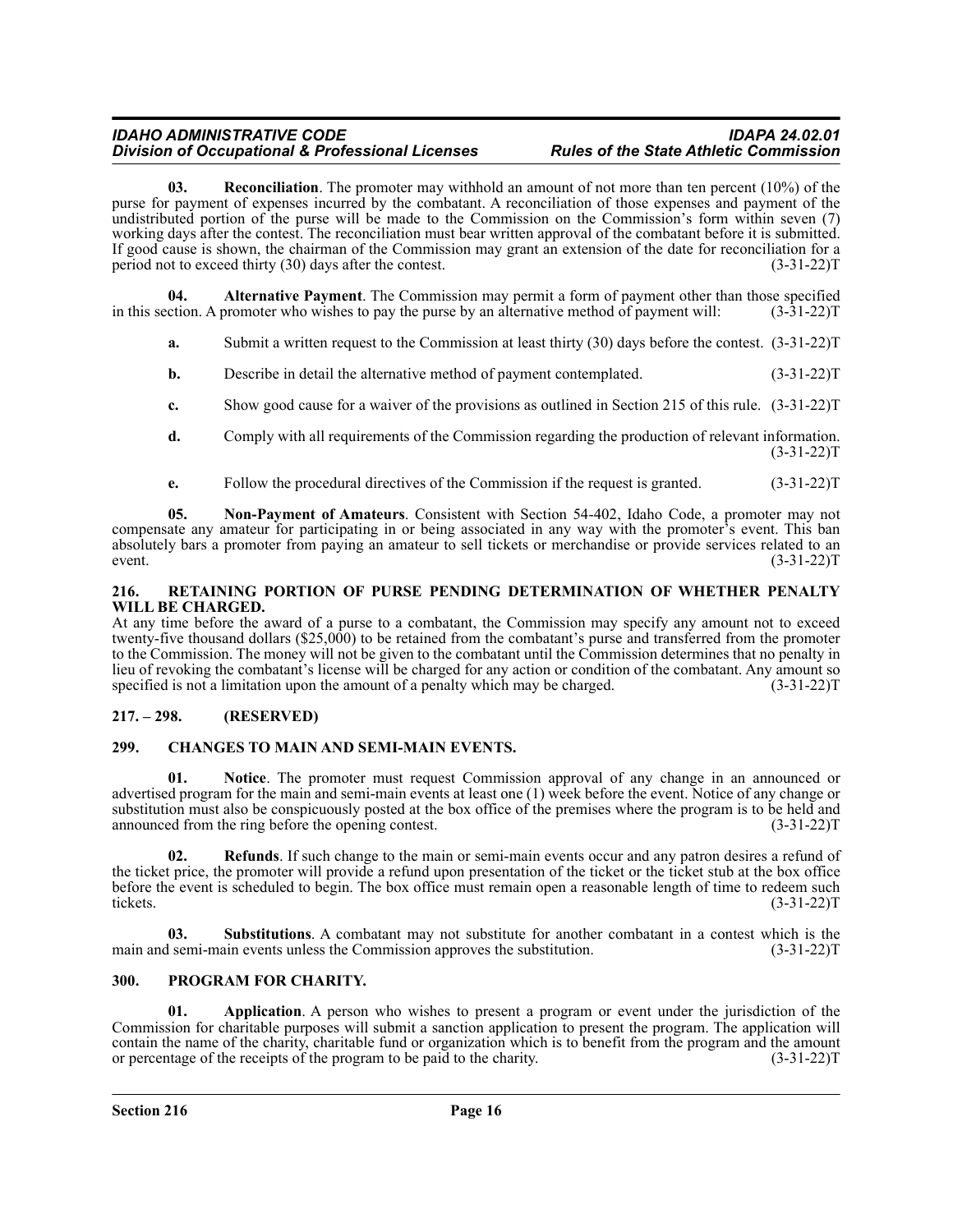**02. Certified, Itemized Statement**. Within seventy-two (72) hours after such a program is held, the promoter will furnish to the Commission a certified itemized statement of the receipts and expenditures in connection with the program and the net amount paid to the charitable fund or organization. If the promoter fails to file the statement within the prescribed time, the Commission: (3-31-22)T

|      | а. | May suspend or revoke the promoter's license; and                                                                                                                                                                                                                                                                                        | $(3-31-22)T$ |
|------|----|------------------------------------------------------------------------------------------------------------------------------------------------------------------------------------------------------------------------------------------------------------------------------------------------------------------------------------------|--------------|
|      |    | May prohibit the promoter from holding any program for charitable purposes.                                                                                                                                                                                                                                                              | $(3-31-22)T$ |
| 301. |    | <b>BEVERAGE CONTAINERS.</b><br>$\frac{1}{2}$ , $\frac{1}{2}$ , $\frac{1}{2}$ , $\frac{1}{2}$ , $\frac{1}{2}$ , $\frac{1}{2}$ , $\frac{1}{2}$ , $\frac{1}{2}$ , $\frac{1}{2}$ , $\frac{1}{2}$ , $\frac{1}{2}$ , $\frac{1}{2}$ , $\frac{1}{2}$ , $\frac{1}{2}$ , $\frac{1}{2}$ , $\frac{1}{2}$ , $\frac{1}{2}$ , $\frac{1}{2}$ , $\frac{1$ | (2.21)       |

<span id="page-16-0"></span>All drinks at an event will be dispensed in paper or plastic cups. (3-31-22) (3-31-22) T

# <span id="page-16-1"></span>**302. – 399. (RESERVED)**

#### <span id="page-16-2"></span>**400. ADMISSION FEE AT QUARTERS WHERE COMBATANT TRAINS.**

Fee. An admission fee may not be charged to enter the quarters where a combatant is training unless the Commission has authorized the charging of admission. Where such an admission fee is charged, the Commission will consider the charge to be for the privilege of seeing an exhibition. (3-31-22) Commission will consider the charge to be for the privilege of seeing an exhibition.

**02.** State Fee. The state fee on those gross receipts, exclusive of any federal taxes paid thereon, will be incommission with the report. (3-31-22) sent to the Commission with the report.

#### <span id="page-16-3"></span>**401. TICKETS LIMITED TO SEATING CAPACITY OF ARENA.**

The sale of tickets for an event may not exceed the seating capacity of an indoor arena and no ticket may be issued for standing room. A person may not be sold the right of admission without a ticket. (3-31-22)T

#### <span id="page-16-4"></span>**402. TICKETS.**

**01.** Inventory. The ticket outlet shall report to the Commission an inventory, which they affirm under e correct, of all the tickets issued. (3-31-22) oath to be correct, of all the tickets issued.

**02.** Notification. The promoter will notify the ticket outlet of the requirements of this section.

 $(3-31-22)T$ 

#### <span id="page-16-5"></span>**403. CONTENTS OF TICKETS.**

**01.** General. Every ticket will have the price, name of the promoter, and date of the program plainly on (3-31-22) it.  $(3-31-22)T$ 

**02. Changes**. Requests for changes in ticket prices or dates of programs will be made in writing to the Commission for approval. (3-31-22)T

**03.** License to Sell. Tickets may not be sold by any person except through an agency holding a license e tickets unless the sale is first approved by the Commission. (3-31-22) to sell the tickets unless the sale is first approved by the Commission.

#### <span id="page-16-6"></span>**404. COMPLIMENTARY TICKETS.**

Limitation. A promoter may not issue complimentary tickets for more than two percent (2%) of the seats in the arena without the Commission's written authorization. Complimentary tickets authorized under this section do not constitute part of the total gross receipts from admission fees for the purposes of calculating the Commission taxes. (3-31-22)T

**02.** More Than Two Percent Issued. If complimentary tickets are issued for more than two percent he tickets sold: (3-31-22)  $(2%)$  of the tickets sold: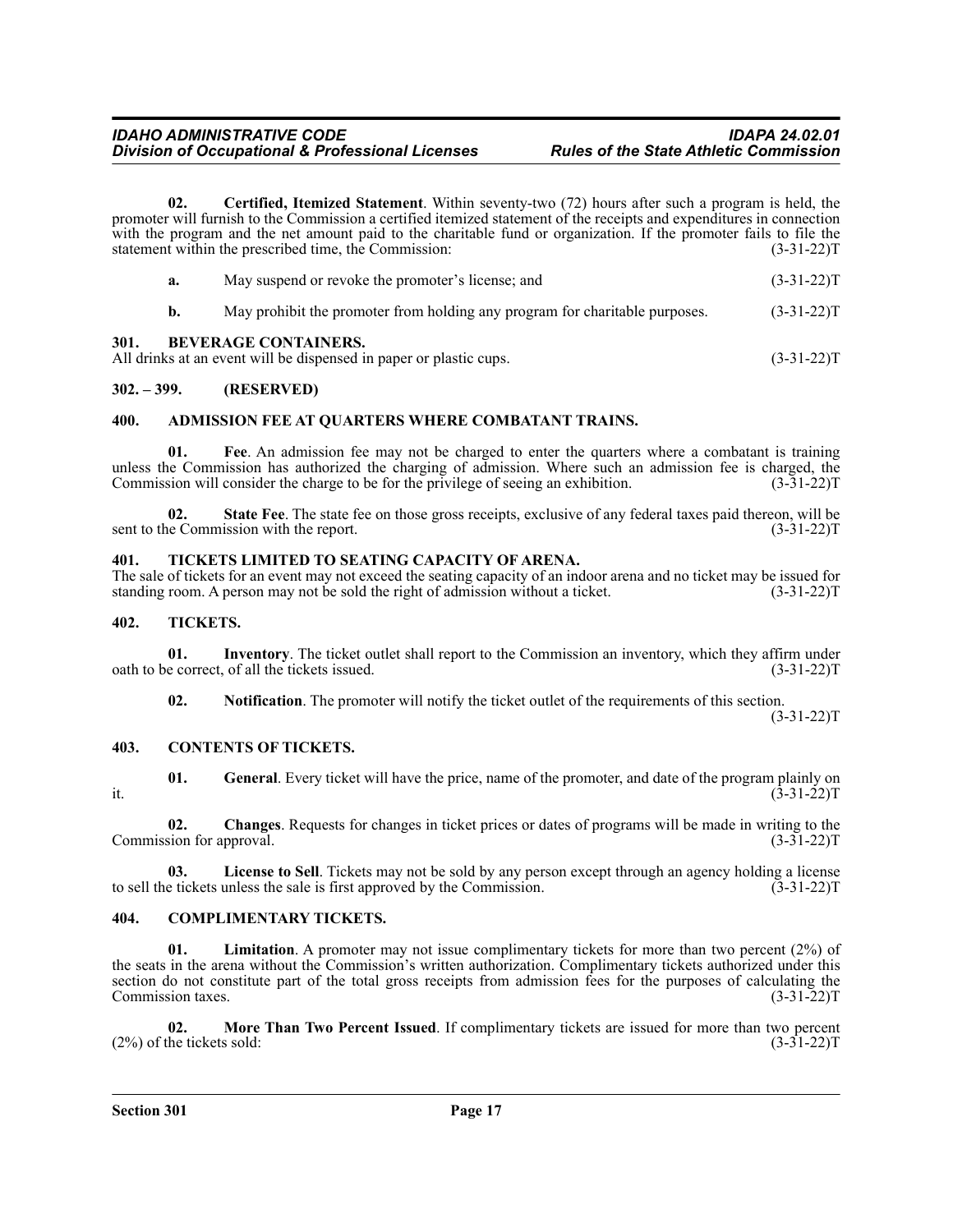**a.** Each combatant who is working on a percentage will be paid their percentage of the normal price of all complimentary tickets in excess of two percent  $(2\%)$  of the tickets sold unless the contract between the combatant and the promoter provides otherwise and stipulates the number of complimentary tickets which will be issued; and (3-31-22)T

**b.** If a service charge is made for complimentary tickets, the combatant is entitled to be paid their ge of that service charge, less any deduction for federal taxes and fees. (3-31-22) percentage of that service charge, less any deduction for federal taxes and fees.

#### <span id="page-17-0"></span>**405. PROVISIONS OF TICKETS WITHOUT CHARGE OR AT REDUCED RATES.**

**01.** No Fees. Persons who receive tickets pursuant to this section are not liable for the payment of any hose tickets. (3-31-22) fees for those tickets.

**02. Optional Charges**. Each promoter may provide tickets without charge or at a reduced rate to:  $(3-31-22)T$ 

**a.** Any employees, and if the promoter is a corporation, to a director or officer, who is regularly employed or engaged in promoting such programs, whether or not their duties require them to be admitted to the particular program and whether or not he is on duty at the time of that program; (3-31-22)T

**b.** A journalist performing their duties as such; and  $(3-31-22)$ T

**c.** A fireman or police officer performing their duties as such. (3-31-22) (3-31-22)

**03. Duties Required**. Each promoter will perform the following duties in relation to the issuance of entary tickets issued: (3-31-22) complimentary tickets issued:

**a.** Each ticket issued to a journalist will be clearly marked "PRESS." No more tickets may be issued lists than will permit comfortable seating in the press area. (3-31-22) to journalists than will permit comfortable seating in the press area.

**b.** The promoter may allocate seats for the media, subject to the Commission's final approval of the allocation. Seating at the press tables or in the press area will be limited to journalists who are actually covering the contest and to other persons designated by the Commission. (3-31-22)T

**c.** A list of passes issued to journalists must be submitted to the Commission. (3-31-22)

**d.** Only one (1) complimentary ticket may be issued to any one (1) manager, second, combatant, or other person licensed by the Commission. (3-31-22)T

**e.** The Commission will approve in advance any credential issued by the promoter which allows an admission to the event without a ticket. Requests for the issuance of such credentials must be made at least five (5) hours before the first contest on the program. (3-31-22)T

**04. Admission Criteria**. Admission of any person who does not hold a ticket or who is not specifically exempted pursuant to this section is grounds for suspension or revocation of the promoter's license or the assessment of a penalty. (3-31-22) of a penalty.

**05. Fees**. The Commission will collect all fees and taxes due on any ticket which is not specifically exempt pursuant to this section, and for any person who is admitted without a ticket in violation of this section.  $(3-31-22)T$ 

#### <span id="page-17-1"></span>**406. SPECULATION IN TICKETS PROHIBITED.**

**01.** Prevent Speculation. A promoter who holds programs or events under the jurisdiction of the sion shall exercise extraordinary caution to prevent speculation in tickets. (3-31-22) Commission shall exercise extraordinary caution to prevent speculation in tickets.

**02. No Other Price**. The promoter may not sell any tickets for a price other than the price printed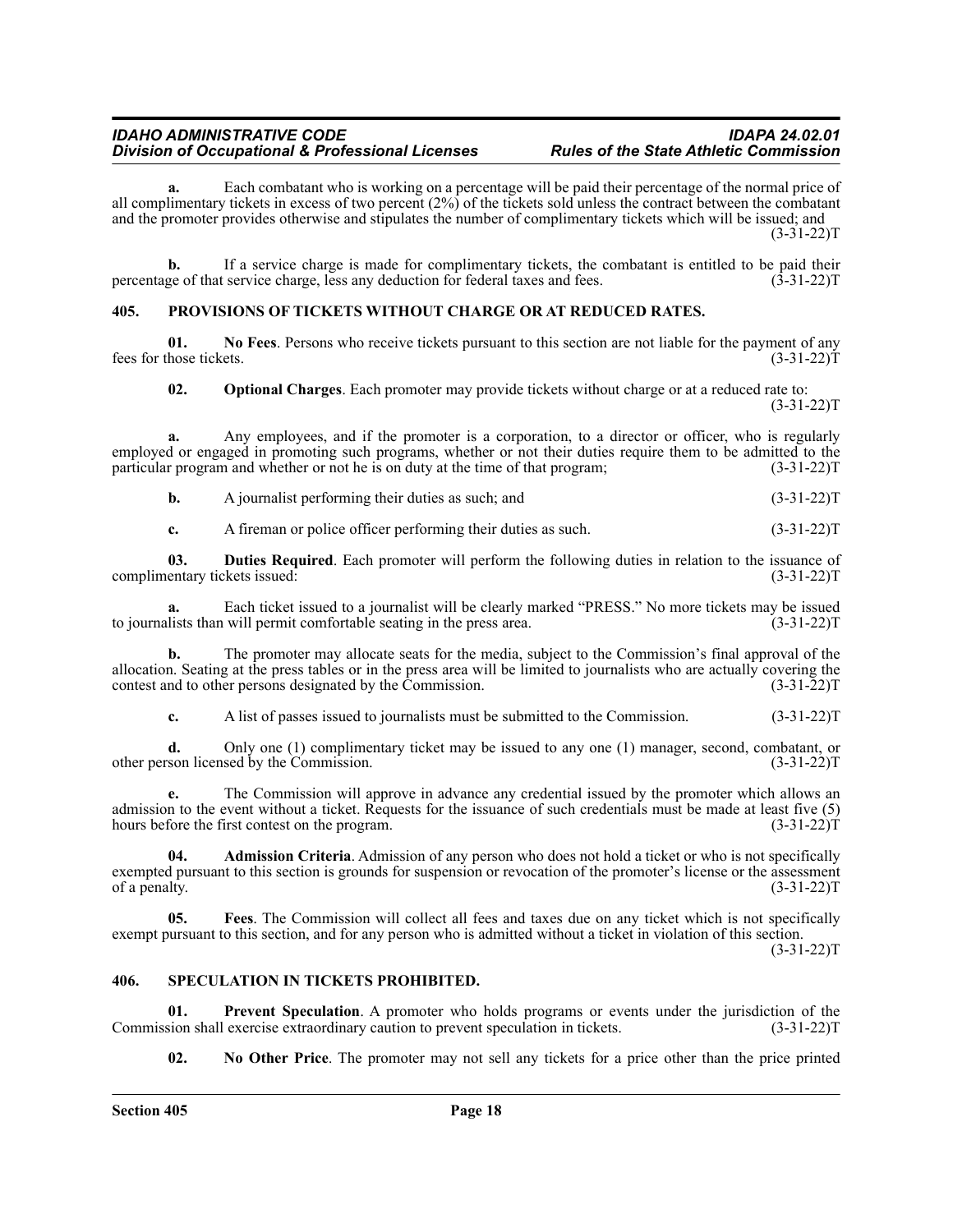thereon.  $(3-31-22)T$ 

**a.** The promoter may not, without the Commission's written permission, change the price of tickets at any time after they have been placed on sale or sell them at any time during the program for a different price than tickets for the same seats were offered or sold before the program commenced. (3-31-22) tickets for the same seats were offered or sold before the program commenced.

**b.** Any ticket sold for other than the price printed on the ticket will be over stamped with the actual price charged. The over stamp must be placed on the printed face of the ticket as well as the stub retained by the holder of the ticket. (3-31-22)T

**03.** Exchange. A person may only exchange tickets at the box office. A ticket may not be redeemed after the show has taken place. Tickets that have not sold will be returned to the box office not later than one (1) hour before the show is scheduled to begin.  $(3-31-22)$ T before the show is scheduled to begin.

**04. Removal and Possession of Stub**. A holder of a ticket for a program or event will not be allowed:  $(3-31-22)T$ 

**a.** To pass through the gate of the premises where the program is being held unless their ticket has been redeemed. (3-31-22)T

**b.** To occupy a seat unless in possession of proof of purchase of a ticket for that seat. (3-31-22)T

**05. Tickets for Readmission**. A promoter may not issue a ticket to any person for the purpose of readmission due to leaving the arena and later reentering the arena, unless the promoter has obtained the Commission's written permission for such an issuance. (3-31-22) T

# <span id="page-18-0"></span>**407. – 414. (RESERVED)**

#### <span id="page-18-1"></span>**415. TICKETS – REMOVAL AND RETENTION AFTER MATCH – DESTRUCTION.**

After the tickets and stubs have been held for at least fifteen (15) days by the Commission, the Commission will destroy them. If the tickets are not taken by the Commission, they must be retained by the promoters for at least six (6) months. Those tickets may be destroyed after they have been held for at least thirty (30) days and written permission has been granted by the Commission for the destruction of such tickets. Tickets need to be kept in separate packages for each show so that the Commission may, at any time, conduct an audit. (3-31-22)T

# <span id="page-18-2"></span>**416. – 499. (RESERVED)**

#### <span id="page-18-3"></span>**500. ADMISSION OF LICENSEES AND AGENTS TO EVENTS.**

The promoter of any event under the jurisdiction of the Commission will admit the following to said event without a ticket:<br>(3-31-22)T ticket: (3-31-22)T

**01. Participants**. Any individual who is licensed by the Commission and who has been authorized by the Commission to participate in said event upon such individual's presentation of a current and valid license issued<br>by the Commission. (3-31-22)T by the Commission.

**02. Commissioner or Agent**. The Athletic Commissioner, any Deputy Commissioner, and any agent of the Division upon presentation of valid identification that identifies the holder as a member of the Commission or an agent of the Division. (3-31-22) T

# <span id="page-18-4"></span>**501. PAYMENT OF FEE TO OFFICIAL DESIGNATED BY COMMISSION.**

A promoter will pay the fee and reasonable expenses set by the Commission to any person directed by the Commission to officiate in an event promoted by that promoter. (3-31-22)T

#### <span id="page-18-5"></span>**502. POSTPONEMENT OF PROGRAM.**

**01. Prior Approval**. A promoter may only postpone a sanctioned event with approval from the Commission. (3-31-22)T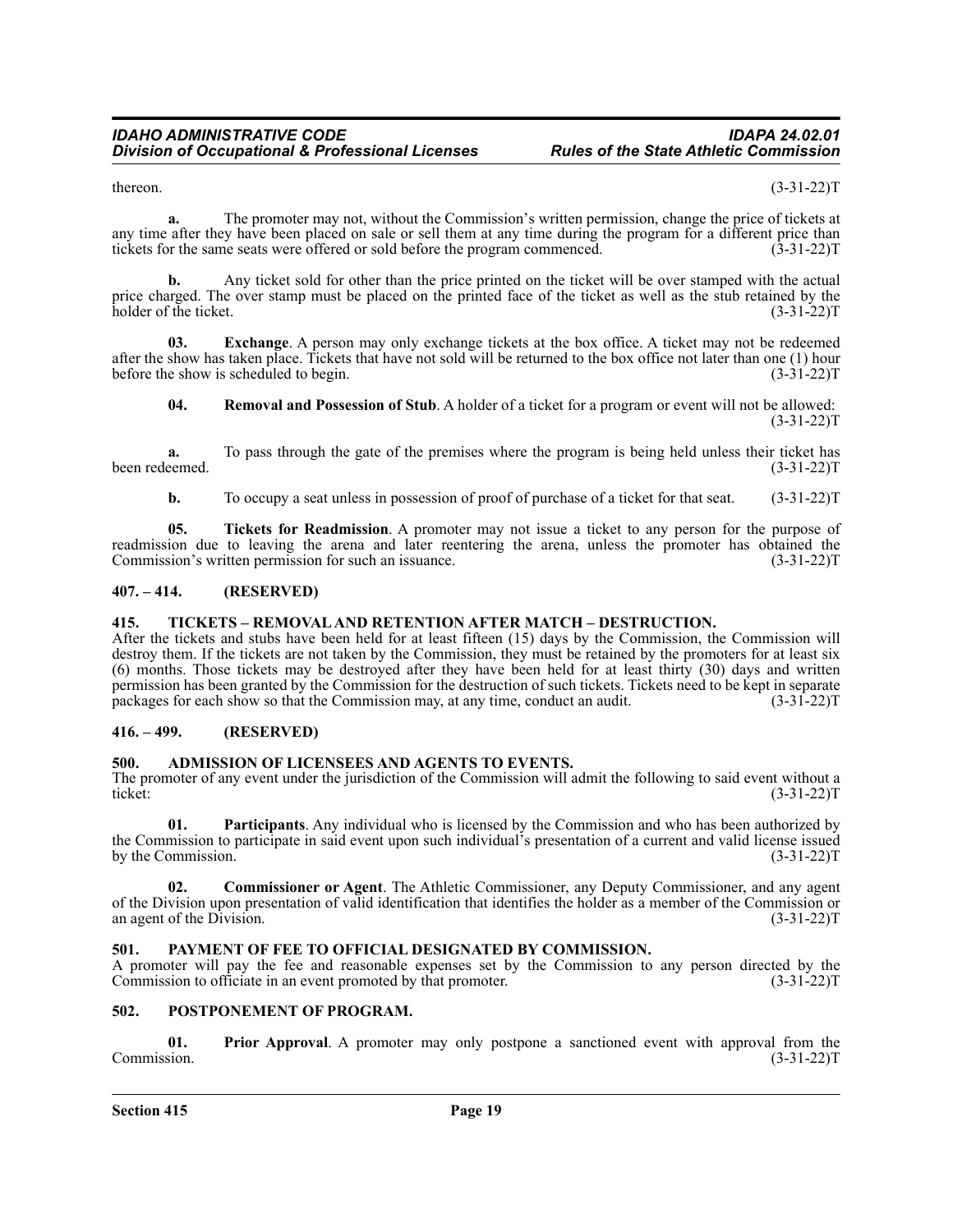**02. No Fault Postponement**. If a postponement of a sanctioned event becomes necessary through no fault of the promoter, the Commission will grant an extension of the contracts and set a new date. (3-31-22)T

**03. Limitations on Postponement**. A small advance sale is not a legitimate reason for postponement. Indoor boxing and wrestling programs may not be called off or canceled on account of storms or for any other reason not expressed in this chapter except as approved by the Commission. (3-31-22) not expressed in this chapter except as approved by the Commission.

**04. Advance Notice**. A promoter may not call off a sanctioned event without one (1) week prior written approval of the Commission. (3-31-22)T

## <span id="page-19-0"></span>**503. REQUIRED NUMBER OF AMBULANCES – NOTICE TO AMBULANCE SERVICE AND HOSPITAL.**

**01.** Required Number of Ambulances. The following number of ambulances must be present at the inversion: (3-31-22)  $T$ site of any program or event under the jurisdiction of the Commission:

Where the anticipated attendance is four thousand  $(4,000)$  persons or more but less than eight thousand  $(8,000)$  persons, one (1) ambulance. (3-31-22)T

**b.** Where the anticipated attendance is eight thousand (8,000) persons or more, two (2) ambulances.  $(3-31-22)T$ 

**02.** Promoter Requirements. Each promoter of a program or event will, without regard to the size of ipated attendance: (3-31-22) the anticipated attendance:

**a.** Give notice of the time, date and site of the program to the ambulance service or emergency medical service which is located nearest to the site of the program and ascertain from the service the length of time<br>for one (1) of its ambulances to reach the site. (3-31-22) for one  $(1)$  of its ambulances to reach the site.

**b.** Give such a notice to the nearest hospital and the persons in charge of its emergency room.  $(3-31-22)T$ 

**c.** Before the start of the program or event, certify to a member of the Commission that the lents of this section have been met. (3-31-22) requirements of this section have been met.

#### <span id="page-19-1"></span>**504. SANITATION.**

**01. Sanitary Conditions**. Each promoter is responsible for and must correct any violation of the regulations of the Commission or the public health district regarding the sanitary condition of dressing rooms, showers, water bottles, towels or other equipment. (3-31-22)T

**02. Reporting**. Physicians and the Commission or its agents will make a particular examination before or during each program or event to discover any violation of such regulations, and any such violation will be reported to the Commission immediately. (3-31-22) to the Commission immediately.

#### <span id="page-19-2"></span>**505. AUTHORIZED PERSONS IN DRESSING ROOMS.**

**01.** Authorized Persons to Enter. On the day of a contest only the following people are allowed in the room of a combatant: (3-31-22)T dressing room of a combatant:

| а.             | The combatant's manager;                  | $(3-31-22)T$ |
|----------------|-------------------------------------------|--------------|
| b.             | The combatant's seconds;                  | $(3-31-22)T$ |
| $\mathbf{c}$ . | Any authorized agent of the promoter; and | $(3-31-22)T$ |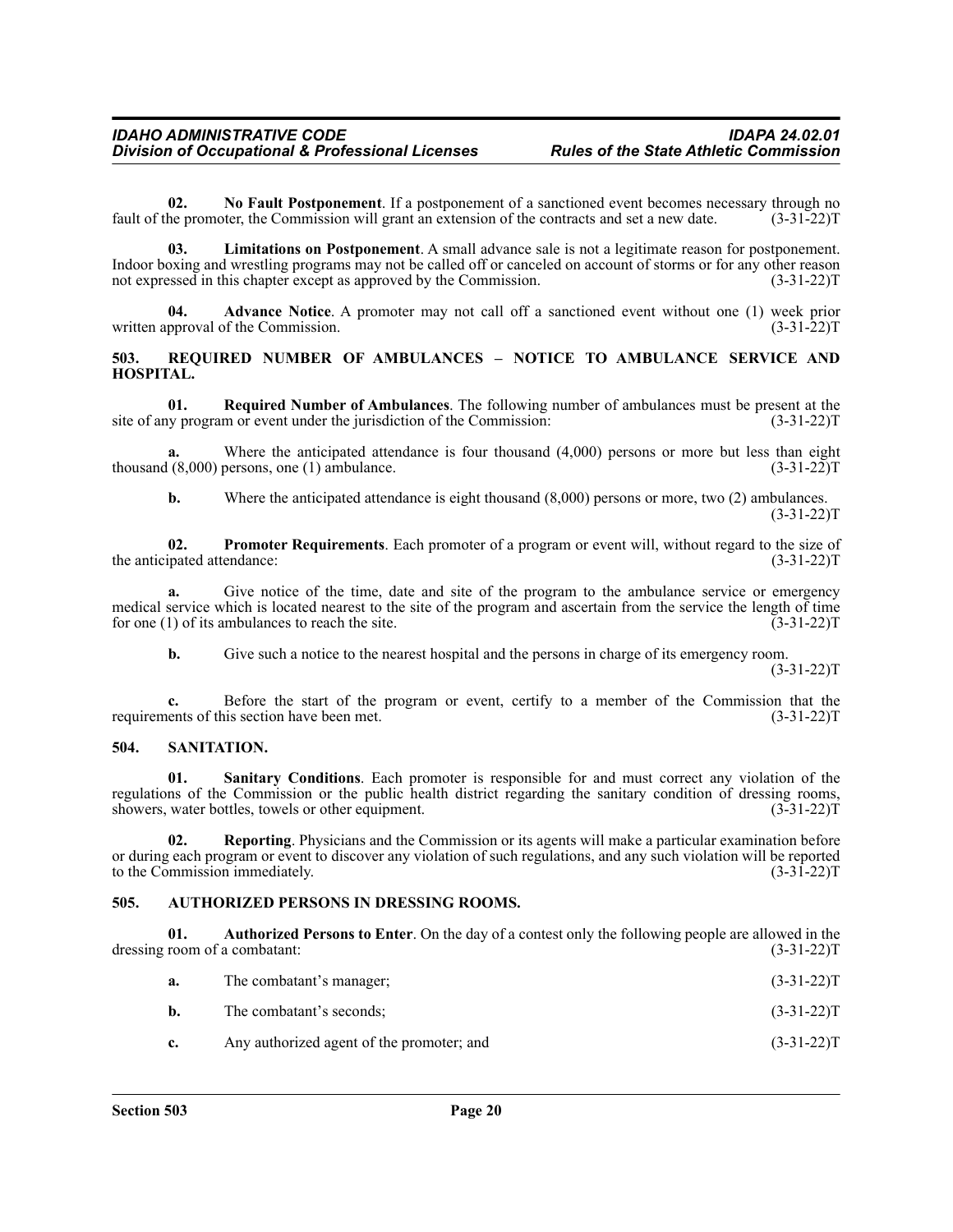<span id="page-20-0"></span>

|      | d.           | Members of the Commission or its agent.                                                                                                                                 | $(3-31-22)T$ |
|------|--------------|-------------------------------------------------------------------------------------------------------------------------------------------------------------------------|--------------|
|      | 02.          | Other Persons. The promoter will furnish a doorman or doormen at the entrance to the dressing<br>rooms to enforce this section.                                         | $(3-31-22)T$ |
| 506. |              | EQUIPMENT OF THE CHIEF SECOND.                                                                                                                                          |              |
|      | 01.          | <b>Equipment.</b> The chief second will be equipped with:                                                                                                               | $(3-31-22)T$ |
|      | a.           | A clear plastic water bottle;                                                                                                                                           | $(3-31-22)T$ |
|      | b.           | A bucket containing ice;                                                                                                                                                | $(3-31-22)T$ |
|      | c.           | A solution of a kind approved by the Commission for stopping hemorrhaging;                                                                                              | $(3-31-22)T$ |
|      | d.           | Adhesive tape;                                                                                                                                                          | $(3-31-22)T$ |
|      | e.           | Gauze;                                                                                                                                                                  | $(3-31-22)T$ |
|      | f.           | Scissors; and                                                                                                                                                           | $(3-31-22)T$ |
|      | g.           | One (1) extra mouthpiece.                                                                                                                                               | $(3-31-22)T$ |
|      | 02.          | Ammonia. No ammonia may be used in the ring.                                                                                                                            | $(3-31-22)T$ |
|      | $\mathbf{A}$ | $\mathbf{r}$ at $\mathbf{r}$ the set of $\mathbf{r}$<br>the contract of the contract of the contract of the contract of the contract of the contract of the contract of |              |

**03. Inspection**. The ring physician or the Commission may at any time inspect the contents of the chief second's first-aid kit. (3-31-22)T

# <span id="page-20-1"></span>**507. BELL OR GONG.**

There will be a bell or gong at the ring no higher than the floor level of the ring. The bell or gong will produce a clear tone easily heard by the combatants. (3-31-22) tone easily heard by the combatants.

#### <span id="page-20-2"></span>**508. EQUIPMENT OF A TIMEKEEPER.**

Every timekeeper will have the equipment prescribed by the Commission and will carry out the duties directed by the Commission.

# <span id="page-20-3"></span>**509. – 599. (RESERVED)**

# <span id="page-20-4"></span>**600. ADVANCE APPEARANCE OF COMBATANT SCHEDULED TO FIGHT IN MAIN EVENT.**

**01. When to Appear**. Each combatant who is scheduled to fight in a main event, except a combatant in a regularly scheduled weekly contest, must be present in any place specified by the promoter at least three (3) days before the scheduled day of the contest for the purpose of training, publicity, and whatever other purpose the promoter may desire, unless the combatant has the Commission's express written approval to be absent. (3-31-22)T

**02. Expenses**. Unless otherwise provided for in the contract, the combatant's expenses for this purpose will be borne by the promoter. If a combatant fails to comply with this requirement, the promoter, subject to approval of the Commission, may deduct ten percent (10%) of the offending combatant's purse. (3-31-22)T

# <span id="page-20-5"></span>**601. WEIGHING IN OF COMBATANTS.**

**01. Attendees and Scales Used at Weigh-In**. Each combatant will be weighed in the presence of the public, the other combatant, the Commission and an official representing the promoter, on scales approved by the Commission at any place designated by the Commission. (3-31-22)T

**02. Attire**. The combatant will have all weights stripped from his body before they are weighed in, but they may wear shorts. (3-31-22)T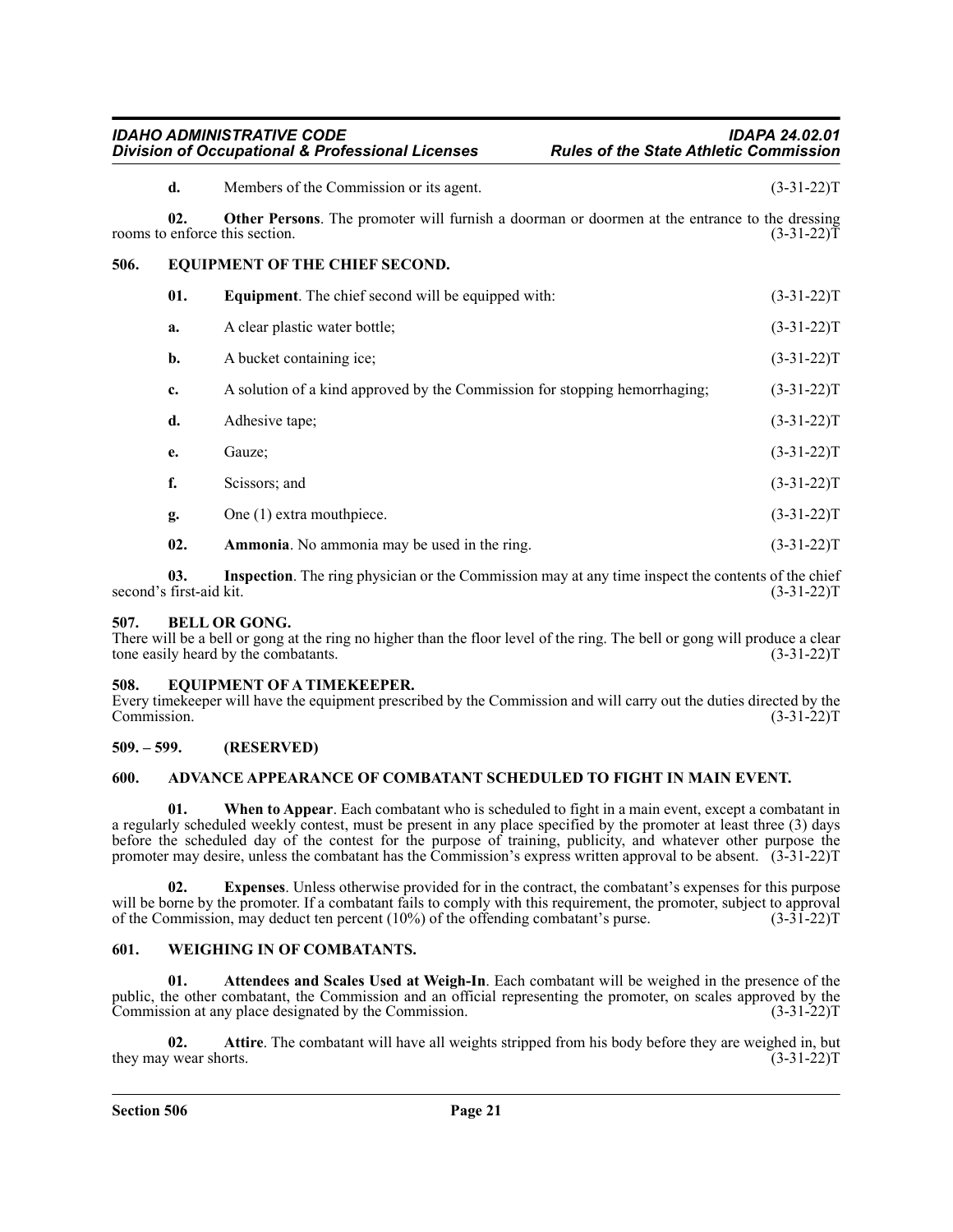**03. Press Attendance**. Press who provide official identification as such will be admitted to each official weighing in of a combatant. (3-31-22)T

**04. Security**. The owner or operator of the premises in which the weighing in is held will provide adequate security for all those present. (3-31-22)T

**05. Weigh-Ins on Day of Contest**. If a weigh-in is scheduled on the day of the contest, weight loss in excess of two (2) pounds after the time of the weigh-in is not permitted. (3-31-22)T

**06. Weigh-in, Examination of Combatant May Be Ordered By the Commission**. Any combatant who has signed a contract to compete on a promoter's program is subject to an order by the Commission to appear at any time to be weighed or examined by any physician designated by the Commission. (3-31-22) any time to be weighed or examined by any physician designated by the Commission.

#### <span id="page-21-0"></span>**602. COMBATANTS MUST REPORT.**

Each combatant will report to the Commission in the dressing rooms at least one (1) hour before their scheduled time of the first match.

#### <span id="page-21-1"></span>**603. COSTUME AND EQUIPMENT.**

| 01. | Costume. Each combatant on a program will provide the Commission approved ring costume. |  |              |
|-----|-----------------------------------------------------------------------------------------|--|--------------|
|     |                                                                                         |  | $(3-31-22)T$ |

|                                  |  |  |  |  |  |  |  |  | Fit. The trunks must be loose fitting and made of a lightweight cloth. The belt of the trunks must |              |
|----------------------------------|--|--|--|--|--|--|--|--|----------------------------------------------------------------------------------------------------|--------------|
| not extend above the waist line. |  |  |  |  |  |  |  |  |                                                                                                    | $(3-31-22)T$ |

| -03. | <b>Other Equipment.</b> Each combatant will wear:    | $(3-31-22)T$ |
|------|------------------------------------------------------|--------------|
|      | A mouthpiece which has been individually fitted; and | $(3-31-22)T$ |

**b.** An abdominal cup which will protect him against injury from a foul blow. (3-31-22) T

# <span id="page-21-2"></span>**604. COMBATANT'S PHYSICAL APPEARANCE.**

**01. Grease or Foreign Substances**. The excessive use of grease or any other foreign substance may not be used on the face of a combatant. The referees or the Commission will cause any excessive grease or foreign<br>substance to be removed. (3-31-22) substance to be removed.

**02. Hair**. The Commission will determine whether head or facial hair presents any hazard to the safety mbatant or their opponent or will interfere with the supervision and conduct of the contest. (3-31-22) of the combatant or their opponent or will interfere with the supervision and conduct of the contest.

#### <span id="page-21-3"></span>**605. PHYSICIAN – SUITABLE PLACE TO EXAMINE COMBATANT – FEE – EMERGENCY TREATMENT.**

**01.** Suitable Examination Place. The promoter will provide the physician designated by the sion a suitable place to examine each combatant. (3-31-22) Commission a suitable place to examine each combatant.

**02. Fees**. The physician is entitled to receive a fee for their services at a bout. (3-31-22)T

**Emergency Treatment**. The physician will give any injured combatant temporary or emergency rena or dressing room and no additional fee may be charged. (3-31-22)T treatment in the arena or dressing room and no additional fee may be charged.

# <span id="page-21-4"></span>**606. CONTINUOUS PRESENCE OF PHYSICIAN AT RINGSIDE.**

**01. Presence of Physician at Ringside**. The physician designated by the Commission will sit at the immediate ringside at every event. A contest may not proceed unless the physician is seated at ringside. The physician must not leave until released by the Commission. (3-31-22)T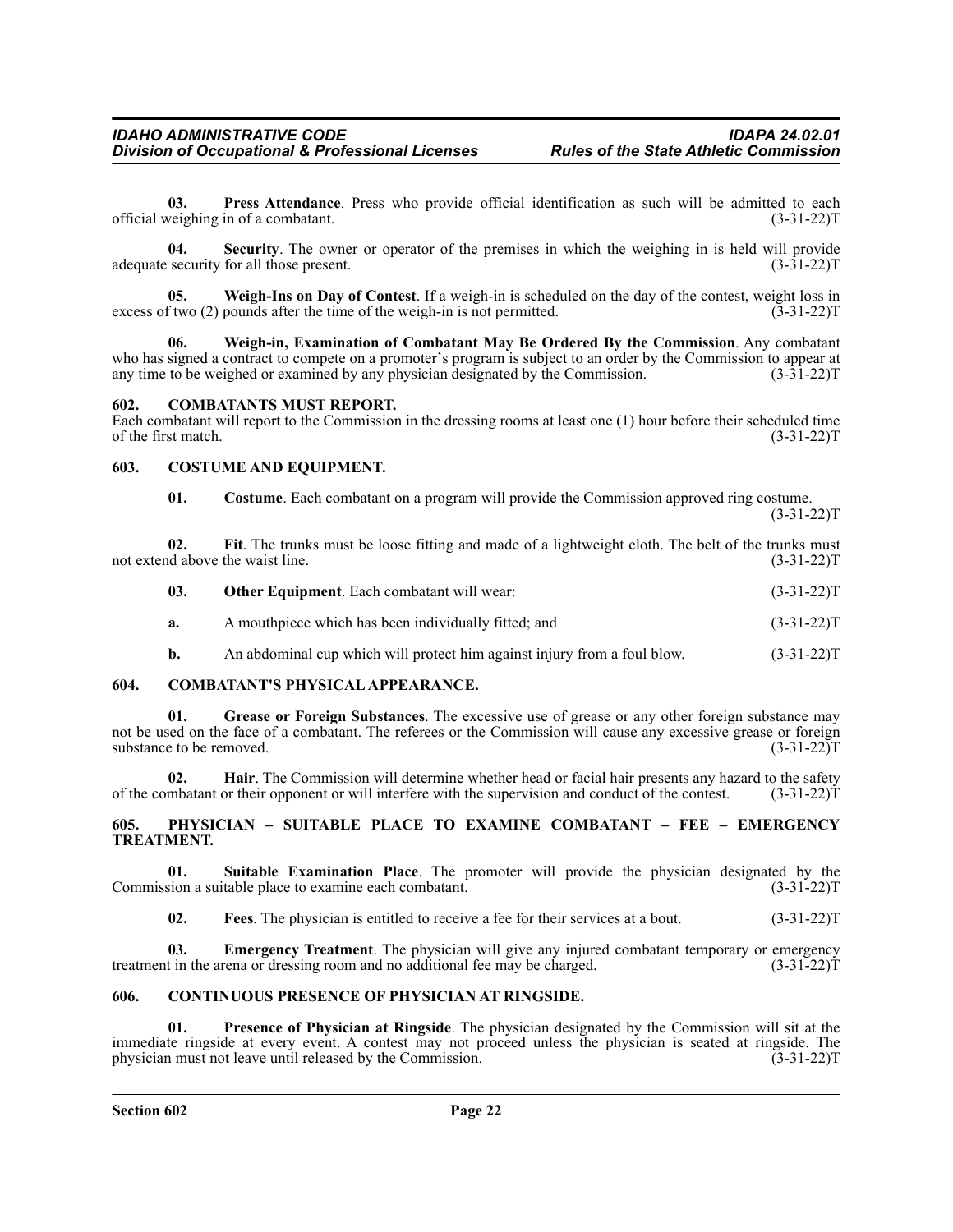**02. Injury to Combatant During Round**. When a combatant appears to have been injured during the course of a round, their manager or second cannot attempt to render aid before the physician has had an opportunity<br>to examine them. (3-31-22) to examine them.

# <span id="page-22-0"></span>**607. PROCEDURE FOR USE OF SCORECARDS.**

**01. Scorecards**. The Commission will give scorecards to each judge before the start of the contest.  $(3-31-22)T$ 

**02. Scoring by Judges**. The judges will score each round of the contest on an individual scorecard and sign it. The referee will pick up the scorecard from each judge and turn in the scorecards at the Commission's desk<br>6-31-22)T before the start of each round.

**03.** Presentation of Scorecards to Press After Contest. The Commission may show the scorecards to d representatives of the press after the completion of the contest. (3-31-22) accredited representatives of the press after the completion of the contest.

**04. Delivery of Scorecards to Commission**. The Commission will mail or deliver the scorecards together with required reports regarding the contest to the Division. (3-31-22) (3-31-22)

**05. Report of Each Contest**. Reports of each contest will be kept on file in the office of the Division.  $(3-31-22)T$ 

# <span id="page-22-1"></span>**608. REFEREE'S INSTRUCTIONS TO COMBATANTS.**

The referee will, before starting a contest, ascertain from each combatant the name of their chief second, who will be responsible for the conduct of the assistant seconds during the progress of the contest. The referee will call combatants together before each contest for final instructions, accompanied only by their chief second. (3-31-22)T

### <span id="page-22-2"></span>**609. LIMITATIONS ON SECONDS.**

**01.** Number of Seconds. No combatant will have more than three (3) seconds except that in a contest definite the Commission may authorize four (4) seconds. (3-31-22) for a world title the Commission may authorize four  $(4)$  seconds.

**02. Excessive Use of Water**. Any excessive or undue spraying or throwing of water on any combatant ond between rounds is prohibited. (3-31-22) by a second between rounds is prohibited.

# <span id="page-22-3"></span>**610. PERSONS ALLOWED IN RING.**

No persons other than the combatants and the referee may be in the ring during the progress of a round. (3-31-22)T

# <span id="page-22-4"></span>**611. UNFAIR PRACTICES – DUTIES OF REFEREES.**

**01. Enforcing the Rules**. A referee is responsible for enforcing the rules of the contest and cannot permit unfair practices that may cause injury to a combatant. (3-31-22) permit unfair practices that may cause injury to a combatant.

**02. Warnings**. Referees will warn the combatants whenever they are committing fouls. (3-31-22)T

**03. Deducting Points**. If a combatant persists in committing fouls after a warning, the referee will deduct points from or disqualify them. (3-31-22)T

# <span id="page-22-5"></span>**612. STOPPING OF CONTEST – INJURY TO COMBATANT.**

The referee, in consultation with the ring physician, will determine whether a contest should be stopped because of an injury to a combatant. (3-31-22)T

# <span id="page-22-6"></span>**613. STOPPING OF CONTEST – ONE-SIDED CONTEST – RISK OF INJURY – EXAMINATION BY PHYSICIAN.**

**01. One-Sided Contested**. The referee may stop a contest at any stage if they consider it too one-sided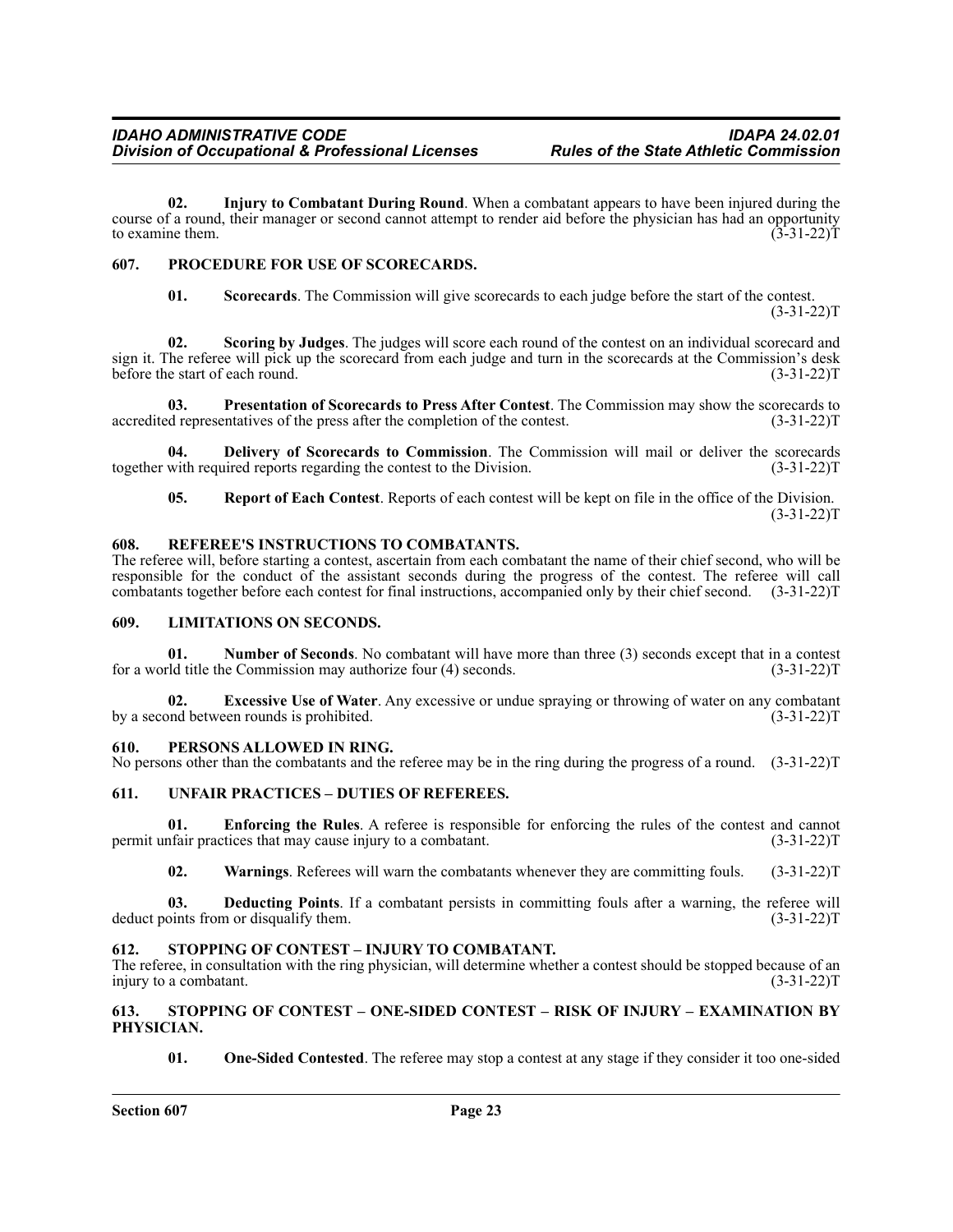or if either combatant is in such a condition that to continue might subject him to serious injury. (3-31-22)T

**02. Risk of Injury and Examination by Physician**. If a combatant sustains any injury which the referee believes may incapacitate them, the referee will call the physician into the ring to examine the combatant. The physician will give their opinion to the referee before the referee renders a decision in the matter. (3-31-22)T

# <span id="page-23-0"></span>**614. STOPPING OF CONTEST – COMBATANT NOT HONESTLY COMPETING.**

If the referee decides a combatant is not honestly competing, they may stop the contest before its scheduled completion, disqualify the combatant and recommend the purse of that combatant be held pending investigation by the Commission. The announcer will then inform the audience that no decision has been rendered. (3-31-22)T

#### <span id="page-23-1"></span>**615. FAILURE OF COMBATANT TO RESUME.**

A combatant may not leave the ring during any one (1) minute rest period between rounds. If any combatant fails or refuses to resume the contest when the bell sounds signaling the commencement of the next round, the referee will award a decision of technical knockout to their opponent as of the round which has last been finished, unless the circumstances indicate to the referee the need for investigation or punitive action, in which event the referee will not give a decision and will recommend the purse or purses of either or both combatants to be withheld.

#### <span id="page-23-2"></span>**616. PROCEDURE WHEN COMBATANT IS KNOCKED OUT.**

A combatant who has been knocked out will be kept in a prone position until they have recovered. Except for the referee or chief second who may remove the mouthpiece, no one may touch them until the ring physician enters the ring and attends to them. (3-31-22) ring and attends to them.

#### <span id="page-23-3"></span>**617. ANNOUNCEMENT OF WINNER OF BOUT.**

At the termination of each boxing bout the announcer will announce the winner and the referee will raise the winner's hand. (3-31-22)  $h$ and.  $(3-31-22)$ T

### <span id="page-23-4"></span>**618. CHANGE OF DECISION IN CONTEST.**

The Commission will not change a decision rendered at the end of any contest unless: (3-31-22)T

**01. Collusion**. The Commission determines that there was collusion affecting the result of the contest.  $(3-31-22)T$ 

**02. Error in Scoring**. The compilation of scorecards of the judges discloses an error which shows that ion was given to the wrong combatant. (3-31-22) the decision was given to the wrong combatant.

**03. Error in Interpretation of Rules**. As a result of an error in interpreting a provision of this chapter, ee has rendered an incorrect decision. (3-31-22) the referee has rendered an incorrect decision.

**04. Failure of Drug Test**. The Commission determines that there was a violation of Section 205.  $(3-31-22)T$ 

# <span id="page-23-5"></span>**619. PHYSICIAN'S REPORT TO COMMISSION AFTER CONTEST.**

On the report which the Commission-designated physician files after a contest, they shall list each case in which a combatant was injured during the contest, or applied for medical aid after the contest. (3-31-22) combatant was injured during the contest, or applied for medical aid after the contest.

# <span id="page-23-6"></span>**620. – 699. (RESERVED)**

# <span id="page-23-7"></span>**700. MARTIAL ARTS AND MIXED MARTIAL ARTS (MMA) – RULES.**

A Licensed Combatant in an MMA contest must adhere to the rules of the Association of Boxing Commissions and Combative Sports Unified Rules of Mixed Martial Arts. (3-31-22)T

**01. Regulation of Marital Arts and MMA**. Except to the extent set forth under Sections 700-799 of these rules, all requirements and the limitations relating to combatants and licenses (as set forth within Title 54, Chapter 4, Idaho Code, and in the remaining rules of the Commission) will apply to all martial arts and MMA contests and exhibitions. Notwithstanding the foregoing, at its sole discretion, the Commission may, by specific reference in the sanctioning permit, allow the use of other requirements and limitations during a particular martial arts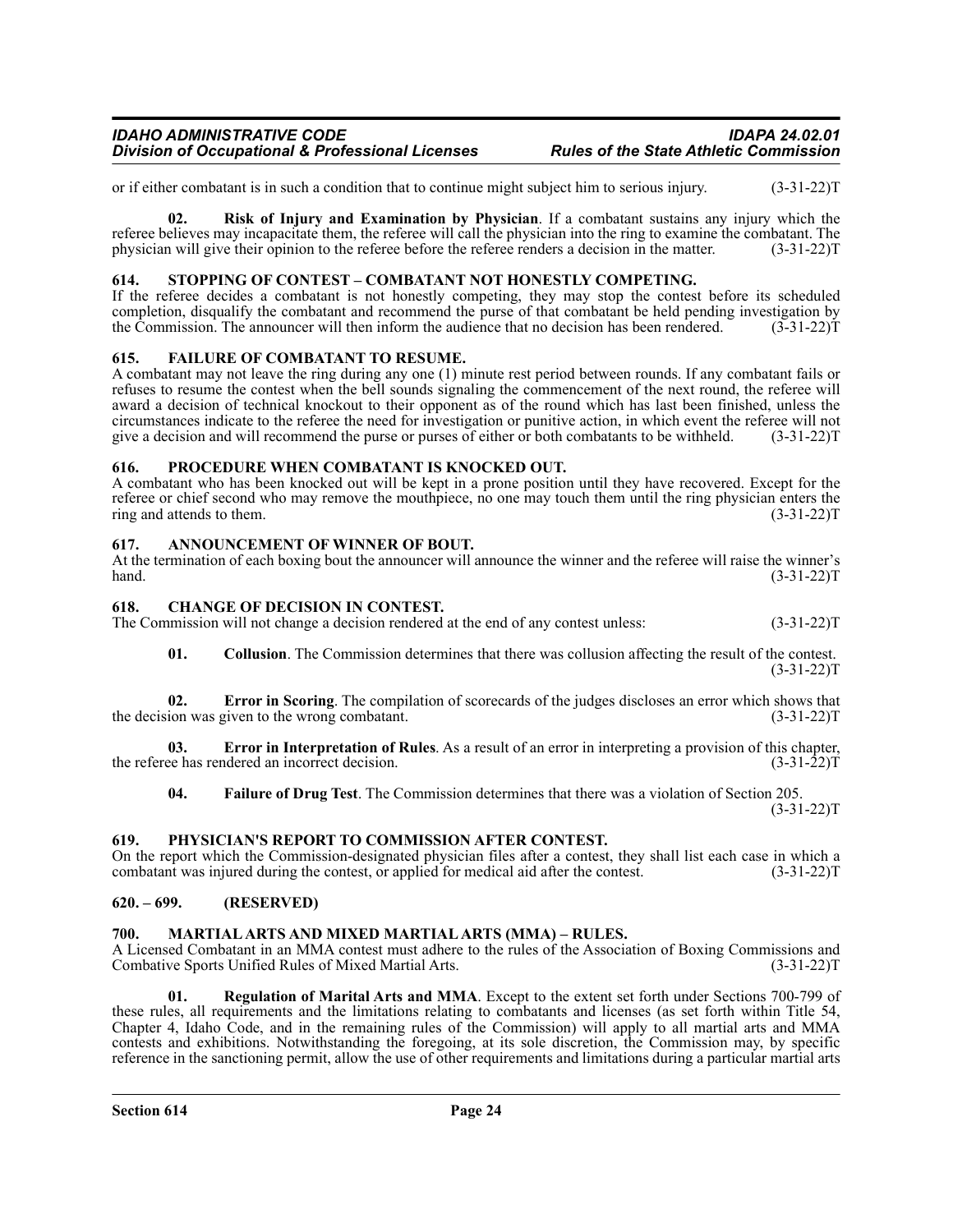contest or exhibition. (3-31-22)T

**02. The Association of Boxing Commissions and Combative Sports**. The Commission adopts the Unified Rules of Mixed Martial Arts of the Association of Boxing Commissions and Combative Sports as the official Rules of the Idaho Athletic Commission for Mixed Martial Arts. (3-31-22) T

**03. MMA Weight Classes**. The Commission adopts the Unified Rules of Mixed Martial Arts weight classes as listed in the Association of Boxing Commissions and Combative Sports Unified Rules for Mixed Martial Arts incorporated by reference in Section 002 of these rules. (3-31-22) T

**04. Practices, Belt Promotion Testing, and Non-Contact Demonstrations**. Martial arts practices, belt promotion testing and demonstrations (as used herein the term demonstrations means displays that do not involve combative contact between combatants or between participants) conducted by martial arts schools are not considered to be boxing. Such practices, testing, and demonstrations are exempt from the licensing requirements of Title 54, Chapter 4, Idaho Code, and persons do not need a license to participate in such practices, testing, and demonstrations.  $(3-31-22)T$ 

**05. Licensing Exemption**. Martial arts schools that meet the conditions set forth within Section 54-  $406(3)(b)$ , Idaho Code, may apply to the Commission for exemption from licensing and sanctioning permit requirements relating to exhibitions and contests. requirements relating to exhibitions and contests.

**06. Use of Official Rules for Art**. Martial arts contests and exhibitions will be conducted pursuant to the official rules of the particular art. The sponsoring organization or promoter must file a copy of the official rules with the Commission before the Commission will issue a sanctioning permit for the contest or exhibition. (3-31-22)T

**07. Gloves**. The requirement set forth in Section 54-414, Idaho Code, of wearing boxing gloves applies to kickboxing but will not apply to any other form of martial art unless the use of boxing gloves is required by the official rules of that particular art. Any gloves utilized must be in good condition as approved by the commission. For main and semi main events, gloves will be in new condition and of the same brand for combatants. (3-31-22)T

| 08. | <b>Commission Approved Attire.</b> | $(3-31-22)T$ |
|-----|------------------------------------|--------------|
|     |                                    |              |

| а. | Each combatant will wear a foul-proof groin protector. | $(3-31-22)T$ |
|----|--------------------------------------------------------|--------------|
|----|--------------------------------------------------------|--------------|

**b.** Each female combatant will wear Commission-approved form fitting breast support protection. Supports may not have brace, metal or hard material of any kind. (3-31-22) Supports may not have brace, metal or hard material of any kind.

**c.** For male combatants, no body shirts or pants are allowed. Female combatants will wear fighting shorts and rash guard. (3-31-22)T

| d.   | Combatant may only use soft materials to tie hair.                                                  | $(3-31-22)T$ |
|------|-----------------------------------------------------------------------------------------------------|--------------|
| 09.  | <b>Prohibited Equipment and Attire.</b>                                                             | $(3-31-22)T$ |
| a.   | The following equipment and attire are prohibited:                                                  | $(3-31-22)T$ |
| i.   | Shoes;                                                                                              | $(3-31-22)T$ |
| ii.  | Facial hair, if determined by the Commission to pose a health, safety or sanitary issue; (3-31-22)T |              |
| iii. | Tar material on any part of the body;                                                               | $(3-31-22)T$ |
| iv.  | Henna-type tattoos;                                                                                 | $(3-31-22)T$ |
| V.   | Piercing accessories; and                                                                           | $(3-31-22)T$ |
| vi.  | Makeup of any kind.                                                                                 | $(3-31-22)T$ |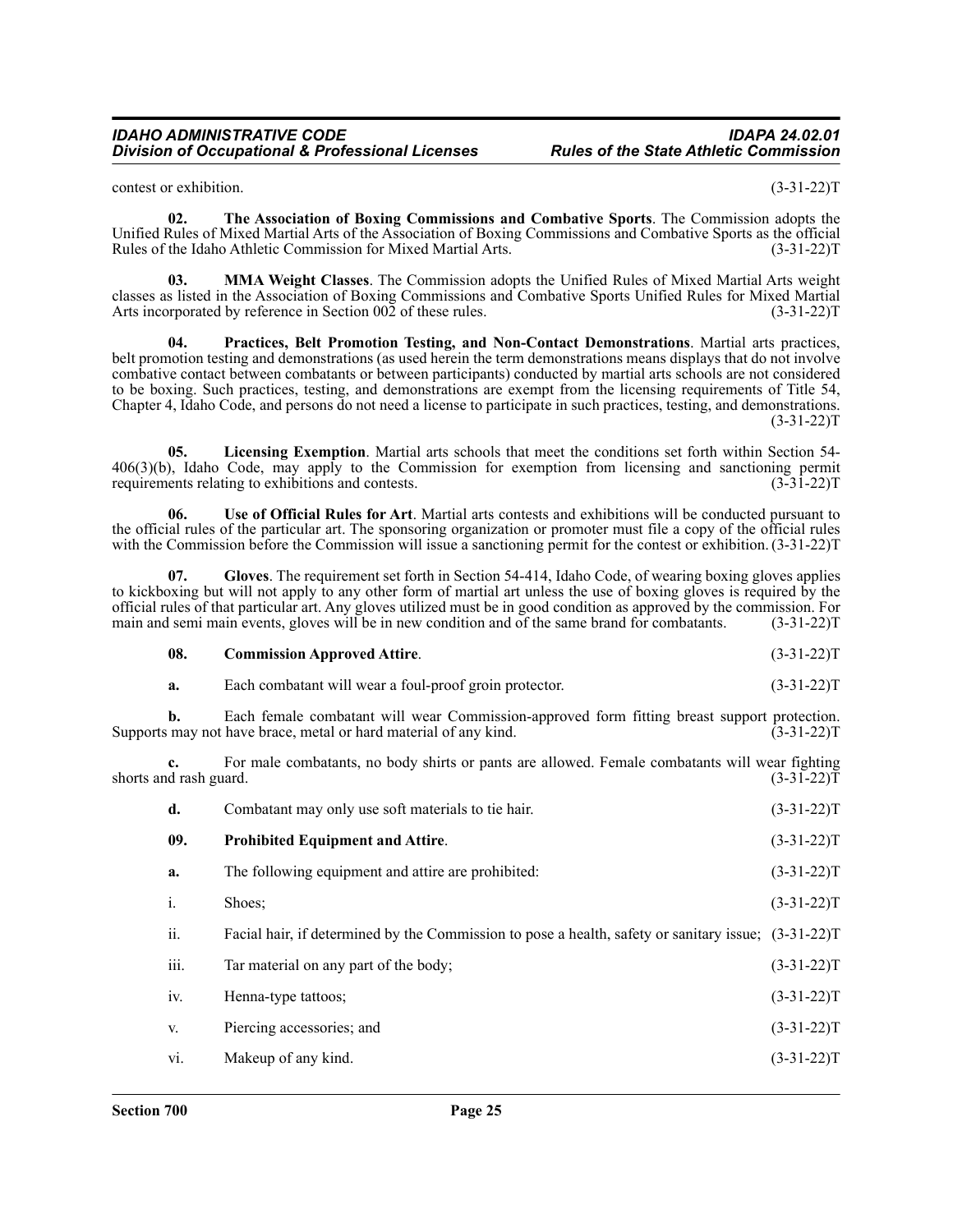- **b.** Masks, costumes, and props must be approved by the Commission prior to usage.  $(3-31-22)T$
- **c.** Fingernails and toenails must be cut and trimmed prior to a contest. (3-31-22)

#### <span id="page-25-0"></span>**701. SUSPENSION OF MMA CONTEST FOR UNFORESEEN REASONS.**

**01. Unforeseen Reasons**. If a contest has to be suspended for any reason other than the actions of the combatants, the referee will have the clock stopped and attend to the issue. The referee, Commission or Commission's representative will decide the length of time allotted to address the issue. All reasonable efforts are made to resume the contest as soon as possible. It is expected that the responsible party or parties make a true effort to resolve the issue. (3-31-22)T

**02. Suspicious Circumstances**. If the contest is unexpectedly stopped under suspicious circumstances, all or part of the following actions may take place: (3-31-22)T

**a.** If a combatant or his corner is involved, the offending combatant may be disqualified. (3-31-22)T

**b.** The combatant may be subject to investigation and discipline in the event of a violation of these (3-31-22) rules.  $(3-31-22)T$ 

**c.** In certain circumstances the matter may be referred to the appropriate law enforcement agency or ts, or both.  $(3-31-22)$ the courts, or both.

#### <span id="page-25-1"></span>**702. METHODS OF WINNING MMA CONTEST.**

**01. Knockout (KO)**. A knockout is declared when a combatant is unable to intelligently defend following a strike. (3-31-22) himself following a strike.

**02. Technical Knockout (TKO)**. A technical knockout is declared when the licensed ringside in or referee decides the combatant cannot continue due to a cut or other injury. (3-31-22) physician or referee decides the combatant cannot continue due to a cut or other injury.

**Submission**. When a combatant submits by tapping out on the opponent or the mat as a result from a choke, lock, or any other legal technique or strike. A combatant may call out defeat when unable to tap out.

 $(3-31-22)T$ 

**04. Referee Stoppage**. The referee may stop the contest if a combatant can no longer defend himself or cannot or will not tap out, or for any other reason to preserve the health and safety of the combatants. (3-31-22)T

**05. Decision**. When the contest ends after the specified time period and there is no winner, or ends due to a foul or fouls that cause injury, or ends due to unforeseen circumstance, it will be scored by the three (3) judges.  $(3-31-22)T$ 

| a. | Decisions made via a scorecard in MMA contest will be: | $(3-31-22)T$ |
|----|--------------------------------------------------------|--------------|
|    |                                                        |              |

i. A "Unanimous Decision" in which all three (3) judges agree on winner. (3-31-22)T

ii. A "Split Decision" in which two (2) judges agree on one (1) combatant and one (1) judge scores for the other combatant.

iii. A "Majority Decision" in which two (2) judges agree on one (1) combatant and one (1) judge scores a draw.  $(3-31-22)T$ 

| <b>b.</b> $A$ "Draw" may be: | $(3-31-22)T$ |
|------------------------------|--------------|
|                              |              |

i. A "Unanimous" decision in which all three (3) judges score the contest a draw; (3-31-22)T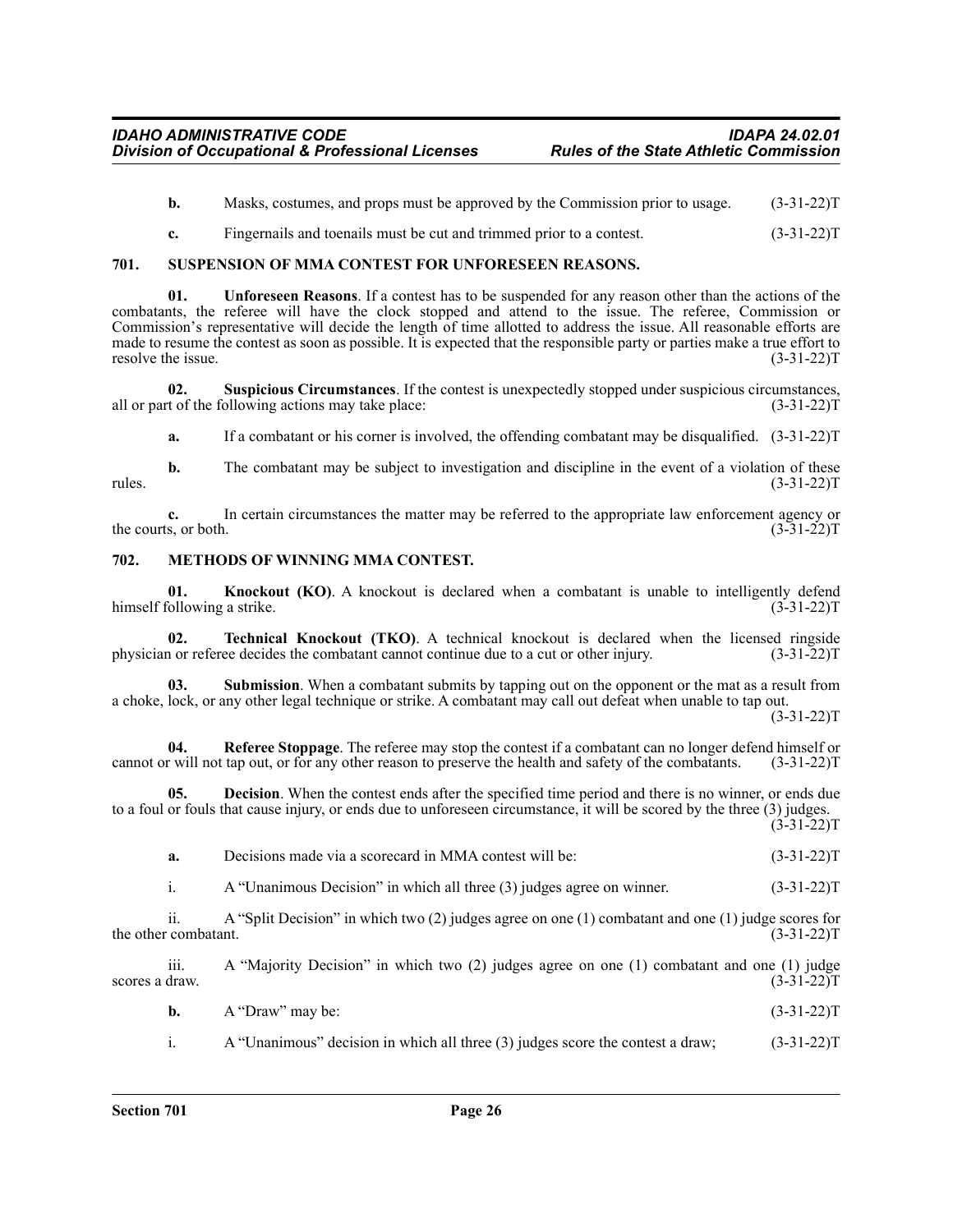ii. A "Majority" decision in which two (2) judges score the contest a draw and one (1) judge scores for  $(3-31-22)T$ a combatant; or

iii. A "Split" decision in which one (1) judge scores for a combatant, one (1) judge scores for the other combatant and one (1) judge scores the contest a draw. (3-31-22)T

| Other scorecard decisions are: | $(3-31-22)T$ |
|--------------------------------|--------------|
| Technical Decision:            | $(3-31-22)T$ |
|                                |              |

ii. Technical Draw; or (3-31-22)T

iii. No Contest.  $(3-31-22)T$ 

**d.** A "Disqualification" can result from fouling or unsportsmanlike conduct as determined by the (3-31-22) referee.  $(3-31-22)T$ 

**06. Inability of Opponent to Continue or Throws in Towel**. If the opponent is unable or unwilling to continue the contest or the combatant's corner decides that the combatant is unable to continue and indicates this by throwing the towel into the ring or cage, a TKO will result against this combatant. (3-31-22) throwing the towel into the ring or cage, a TKO will result against this combatant.

# <span id="page-26-0"></span>**703. MMA COMBATANT DOWN AFTER THE SOUND OF THE BELL.**

**01.** End of Round. The round ends when the bell sounds to end the round. (3-31-22)T

**02. Combatant Down After Round Has Ended**. If during the round legal blows negatively affect a combatant and the combatant goes down after the bell has sounded ending the round, the referee will consider the round ended and the one-minute rest period started. The referee may then allow the combatant's corner to assist the downed combatant or he may summon the ringside physician to evaluate the combatant, or both. (3-31-22) downed combatant or he may summon the ringside physician to evaluate the combatant, or both.

#### <span id="page-26-1"></span>**704. BLOWS AT OR AFTER THE BELL IN MMA CONTEST.**

**01.** Legal Blow. A blow that strikes a combatant concurrent with the sounding of the bell is deemed to l blow. (3-31-22) be a legal blow.

**02.** Illegal Blow. A blow that strikes a combatant after the sounding of the bell is deemed to be a foul. (3-31-22) (i.e. will determine if it was accidental or intentional foul. The referee will determine if it was accidental or intentional foul.

#### <span id="page-26-2"></span>**705. – 799. (RESERVED)**

#### <span id="page-26-3"></span>**800. BOXING – RULES.**

A licensed combatant in a boxing contest must adhere to the Unified Rules of the Association of Boxing Commissions and Combative Sports Unified Boxing Rules.

**01. The Association of Boxing Commissions and Combative Sports**. The Commission adopts the Unified Boxing Rules of the Association of Boxing Commissions and Combative Sports as the official Rules of the Idaho Athletic Commission for boxing. (3-31-22) Idaho Athletic Commission for boxing.

**02. Weights and Classes of Boxing Combatants**. The classes and weights for each class are shown in the following schedule: (3-31-22)T

- **a.** Strawweight up to one hundred five (105) pounds. (3-31-22)T
- **b.** Light-Flyweight over one hundred five (105) to one hundred eight (108) pounds. (3-31-22)T
- **c.** Flyweight over one hundred eight (108) to one hundred twelve (112) pounds. (3-31-22)T
- **d.** Super Flyweight over one hundred twelve (112) to one hundred fifteen (115) pounds. (3-31-22)T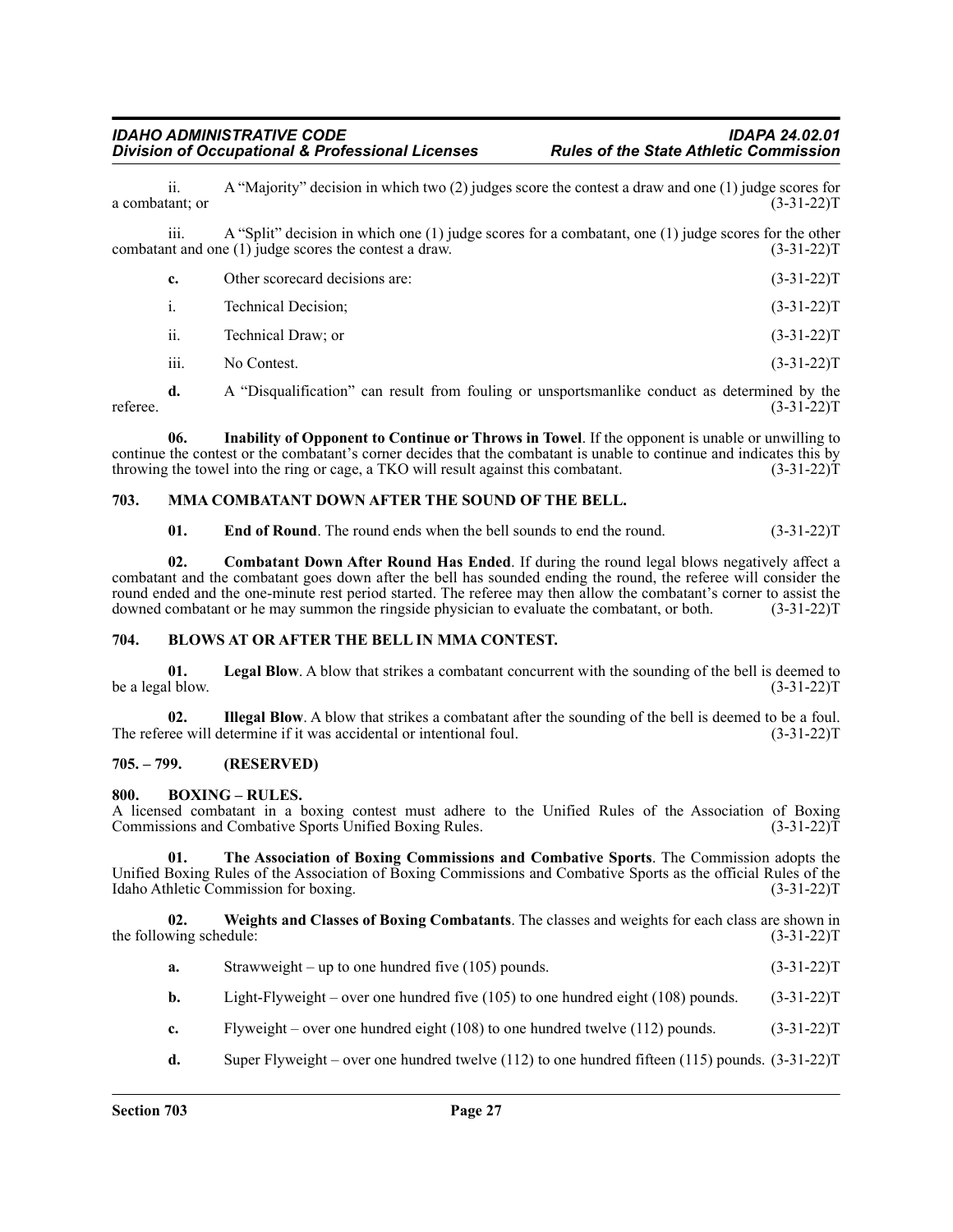|                | e.  | Bantamweight – over one hundred fifteen (115) to one hundred eighteen (118) pounds. $(3-31-22)$ T                                                                                                                                                                   |              |
|----------------|-----|---------------------------------------------------------------------------------------------------------------------------------------------------------------------------------------------------------------------------------------------------------------------|--------------|
|                | f.  | Super Bantamweight – over one hundred eighteen $(118)$ to one hundred twenty-two $(122)$ pounds.                                                                                                                                                                    | $(3-31-22)T$ |
|                | g.  | Featherweight – over one hundred twenty-two $(122)$ to one hundred twenty-six $(126)$ pounds.                                                                                                                                                                       | $(3-31-22)T$ |
|                | h.  | Super Featherweight – over one hundred twenty-six $(126)$ to one hundred thirty $(130)$ pounds.                                                                                                                                                                     | $(3-31-22)T$ |
|                | i.  | Lightweight – over one hundred thirty $(130)$ to one hundred thirty-five $(135)$ pounds.                                                                                                                                                                            | $(3-31-22)T$ |
|                | j.  | Super Lightweight - over one hundred thirty-five (135) to one hundred forty (140) pounds.                                                                                                                                                                           | $(3-31-22)T$ |
|                | k.  | Welterweight – over one hundred forty (140) to one hundred forty-seven (147) pounds. $(3-31-22)$ T                                                                                                                                                                  |              |
|                | l.  | Super Welterweight – over one hundred forty-seven $(147)$ to one hundred fifty-four $(154)$ pounds.                                                                                                                                                                 | $(3-31-22)T$ |
|                | m.  | Middleweight – over one hundred fifty-four (154) to one hundred sixty (160) pounds. $(3-31-22)$ T                                                                                                                                                                   |              |
|                | n.  | Super Middleweight – over one hundred sixty $(160)$ to one hundred sixty-eight $(168)$ pounds.                                                                                                                                                                      | $(3-31-22)T$ |
| pounds.        | 0.  | Light-Heavyweight – over one hundred sixty-eight $(168)$ to one hundred seventy-five $(175)$                                                                                                                                                                        | $(3-31-22)T$ |
|                | p.  | Cruiserweight – over one hundred seventy-five $(175)$ to two hundred $(200)$ pounds.                                                                                                                                                                                | $(3-31-22)T$ |
|                | q.  | Heavyweight $-$ all over two hundred (200) pounds.                                                                                                                                                                                                                  | $(3-31-22)T$ |
|                | 03. | <b>Exceeding Weight Allowances</b> . No contest may be scheduled and no combatant may engage in a<br>boxing contest without the approval of the Commission if the difference in weight between combatants exceeds the<br>allowance shown in the following schedule: | $(3-31-22)T$ |
|                | a.  | Up to one hundred eighteen $(118)$ pounds – not more than three $(3)$ pounds.                                                                                                                                                                                       | $(3-31-22)T$ |
| pounds.        | b.  | One hundred eighteen (118) to one hundred twenty-six (126) pounds – not more than five (5)                                                                                                                                                                          | $(3-31-22)T$ |
| pounds.        | c.  | One hundred twenty-six $(126)$ to one hundred thirty-five $(135)$ pounds – not more than seven $(7)$                                                                                                                                                                | $(3-31-22)T$ |
| pounds.        | d.  | One hundred thirty-five $(135)$ to one hundred forty-seven $(147)$ pounds – not more than nine $(9)$                                                                                                                                                                | $(3-31-22)T$ |
| pounds.        | e.  | One hundred forty-seven (147) to one hundred sixty (160) pounds – not more than eleven (11)                                                                                                                                                                         | $(3-31-22)T$ |
|                | f.  | One hundred sixty (160) to one hundred seventy-five $(175)$ – not more than twelve (12) pounds.                                                                                                                                                                     | $(3-31-22)T$ |
| $(20)$ pounds. | g.  | One hundred seventy-five $(175)$ to one hundred ninety-five $(195)$ pounds – not more than twenty                                                                                                                                                                   | $(3-31-22)T$ |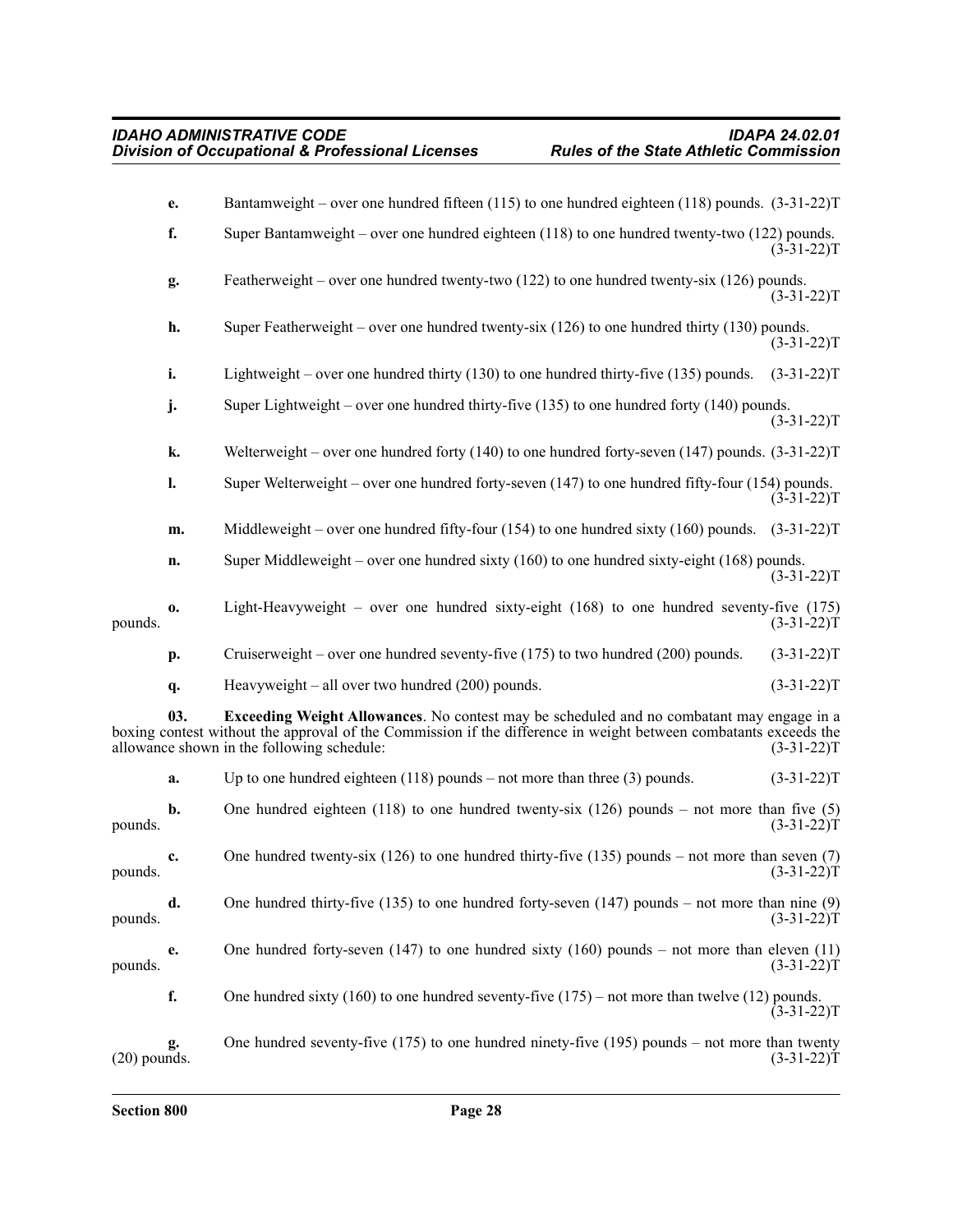**h.** One hundred ninety-five (195) pounds and over – no limit. (3-31-22)T

**04. Licensing Exemption**. Amateur Boxing Organizations that meet the conditions set forth within Section 54-406(3)(b), Idaho Code, are considered exempt from the licensing requirements set forth in these rules.  $(3-31-22)T$ 

**05. Boxing Gloves**. The gloves used in a boxing contest must meet the following requirements:

 $(3-31-22)T$ 

**a.** General. The gloves will be examined by the Commission and the referee. If padding in any of the gloves is found to be misplaced or lumpy or if any of the gloves are found to be imperfect, they must be changed<br>before the contest starts. No breaking, roughing or twisting of gloves is permitted. (3-31-22) before the contest starts. No breaking, roughing or twisting of gloves is permitted.

**b.** Glove Specifications. The gloves for every main event will be new, of the same brand for both nts, furnished by the promoter, and of the size specified by the Commission. (3-31-22) combatants, furnished by the promoter, and of the size specified by the Commission.

Sanitary. If gloves to be used in preliminary contests have been used before, they will be whole, clean and in sanitary condition. The gloves are subject to inspection by the referee or the Commission. If found to be unfit, they will be immediately discarded and replaced with gloves meeting the requirements of this section.

 $(3-31-22)T$ 

**d.** Weight of Gloves. Each combatant will wear gloves that are not less than eight (8) ounces and not more than ten (10) ounces in weight except that the Commission will set the weight of gloves to be used in a championship fight. Eight (8) ounce gloves will be used for all weight classes through welterweight (one hundred forty-seven (147) lbs). Super welterweight (above one hundred forty-seven (147) lbs) and above must use ten (10) ounce gloves. (3-31-22)T

**e.** All gloves will have the distal portion of the thumb attached to the body of the glove so as to minimize the possibility of injury to an opponent's eye. (3-31-22) T

**06. Bandaging of Combatant's Hands**. Bandages may not exceed one (1) winding of surgeon's adhesive tape, not over one and one-half (1 1/2) inches wide, placed directly on the hand to protect the part of the hand near the wrists. The tape may cross the back of the hand twice but may not extend within three-fourths (3/4) inch of the knuckles when the hand is clenched to make a fist. (3-31-22) inch of the knuckles when the hand is clenched to make a fist.

**a.** Each combatant will use soft surgical bandage not over two (2) inches wide, held in place by not more than six (6) feet of surgeon's adhesive tape for each hand. Up to one (1) fifteen (15) yard roll of bandage may be used to complete the wrappings for each hand. Strips of tape may be used between the fingers to hold down the bandages. (3-31-22) bandages. (3-31-22)T

**b.** Bandages must be adjusted in the dressing room in the presence of the Commission and both combatants. Either combatant may waive his privilege of witnessing the bandaging of the opponent's hands.

 $(3-31-22)T$ 

#### <span id="page-28-0"></span>**801. BOXING RING.**

A boxing ring will meet the following requirements: (3-31-22)T

**Ring Dimensions**. The ring will be not less than sixteen (16) feet square not more than twenty-four (24) feet square within the ropes. The ring floor will extend at least eighteen (18) inches beyond the ropes. The ring floor will be padded with ensolite or another similar closed-cell foam. Padding will extend beyond the ring ropes and over the edge of the platform, with a top covering of canvas, duck or similar material tightly stretched and laced to the ring platform. Material that tends to gather in lumps or ridges must not be used. (3-31-22)T

**02. Ring Platform**. The ring platform will not be more than four (4) feet above the floor of the building, and will be provided with suitable steps for use of combatants. Ring posts will be of metal, not more than three (3) inches in diameter, extending from the floor of the building to a height of fifty-eight (58) inches above the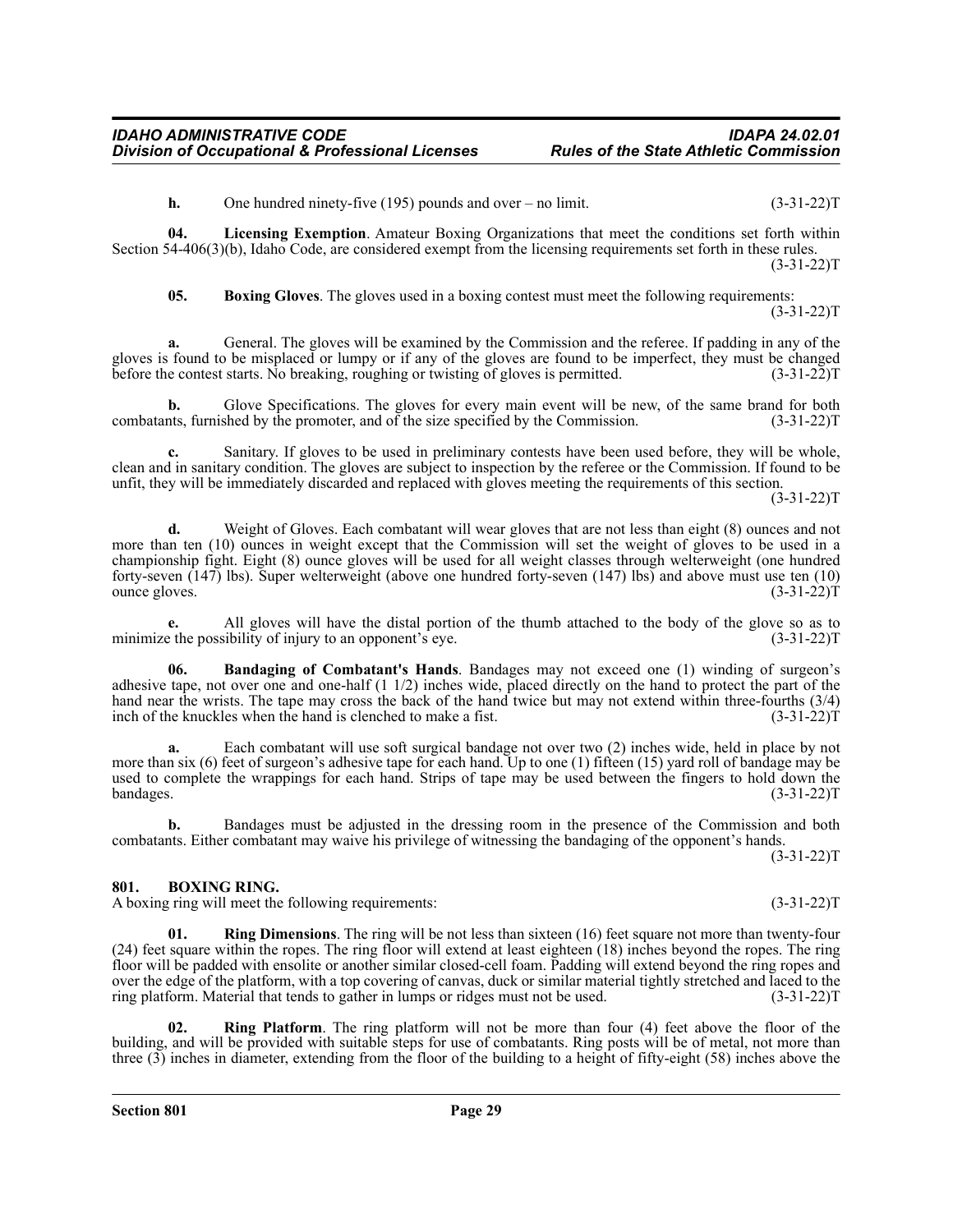ring floor. Rings posts will be at least eighteen (18) inches away from the ropes. (3-31-22)T

**03. Ropes**. There will be four (4) padded ring ropes, not less than one (1) inch in diameter and wrapped in soft material. The lower rope will be eighteen (18) inches above the ring floor and offset four (4) inches to the outside of the ring from the ropes above. (3-31-22)T

# <span id="page-29-0"></span>**802. KNOCKDOWN OF BOXING COMBATANT – PROCEDURE FOR COUNTING.**

**01.** Knockdown. When a combatant is knocked down, the referee will order the opponent to retire to the farthest neutral corner of the ring, pointing to the corner, and immediately begin the count over the combatant who is down. The referee will audibly announce the passing of the seconds, accompanying the count with motions of his arm, the downward motion indication the end of each second. (3-31-22) T

**02. Timekeeper**. The timekeeper, by effective signaling, will give the referee the correct one (1) second interval for his count. The referee's count is the official count. Once the referee picks up the count from the timekeeper, the timekeeper will cease counting. No combatant who is knocked down may be allowed to resume boxing until the referee has finished counting to eight (8). The combatant may take the count either on the floor or standing. (3-31-22)T

**03. Failure of Opponent to Stay in Farthest Neutral Corner**. If the opponent fails to stay in the farthest neutral corner, the referee will cease counting until he has returned to his corner and will then go on with the count from the point at which it was interrupted. If the combatant who is down arises during the count, the referee may step between the combatants long enough to assure himself that the combatant just arisen is in condition to continue. If so assured, he will, without loss of time, order both combatants to go on with the contest. During the intervention by the referee the striking of a blow by either combatant may be ruled a foul. (3-31-22)T

**04. Knock-Out**. When a combatant is knocked out, the referee will perform a full ten (10) second count unless, in the judgment of the referee, the safety for the combatant would be jeopardized by such a count. If the combatant who is knocked down is still down when the referee calls the count of ten (10), the referee will wave both arms to indicate that he had been knocked out and will raise the hand of the opponent as the winner. (3-31-22)T

**05. Both Combatants Down**. If both combatants go down at the same time, the count will be continued as long as one (1) is still down. If both combatants remain down until the count of ten (10), the contest is stopped and the decision is a technical draw.  $(3-31-22)$ stopped and the decision is a technical draw.

**06. Combatants Down – Referee Counting**. If a combatant is down as a result of a legal blow at or near the end of a round, the ring official will continue the count. The combatant cannot be saved by the bell.

(3-31-22)T

# <span id="page-29-1"></span>**803. RESUMING COUNT ON BOXING COMBATANT.**

If a knockdown occurs before the normal termination of a round and the boxer who is down stands up before the count of ten (10) is reached and then falls down immediately without being struck, the referee will resume the count where it was left off. If the combatant is on the ring platform outside the ropes, he must enter the ring immediately where he may resume the contest or take a count. The referee will start the count as soon as the combatant who had fallen is back in the ring. (3-31-22)T

**01. Stalling Outside Ropes**. If the combatant stalls for time outside the ropes, the referee will start the count without waiting for him to reenter the ring. (3-31-22)T

**02. Combatant to Neutral Corner**. When one (1) combatant has fallen through the ropes, the other combatant will retire to the farthest corner and stay there until ordered to continue the contest by the referee.

 $(3-31-22)T$ 

**03. Penalty**. A combatant who deliberately wrestles or throws an opponent from the ring, or who hits when he is partly out of the ring and is prevented by the ropes from assuming a position of defense, may be penalized.  $(3-31-22)T$